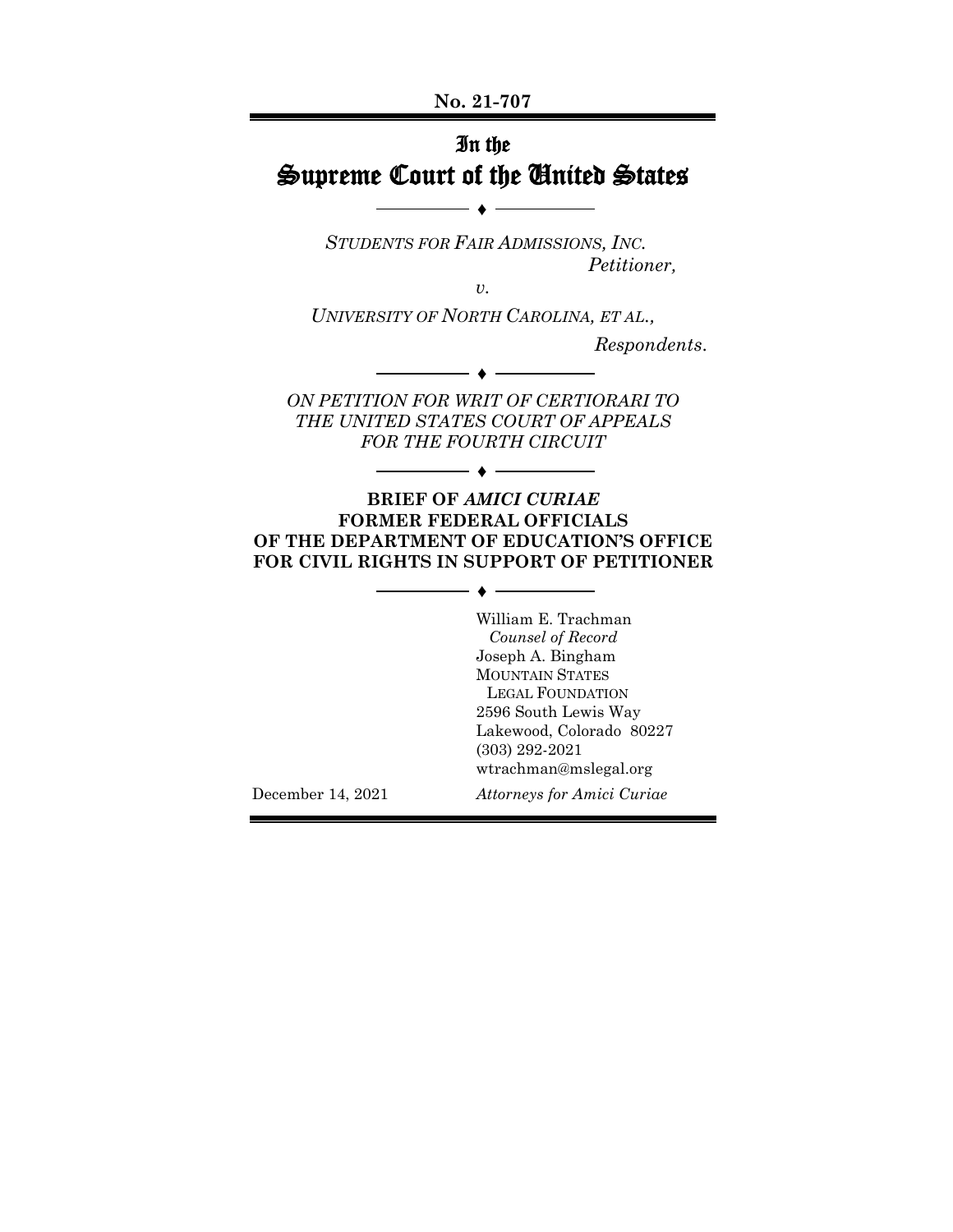# **QUESTION PRESENTED**

1. Should this Court overrule *Grutter v. Bollinger*, 539 U.S. 306 (2003), and hold that institutions of higher education cannot use race as a factor in admissions?

2. Can a university reject a race-neutral alternative because it would change the composition of the student body, without proving that the alternative would cause a dramatic sacrifice in academic quality or the educational benefits of overall student-body diversity?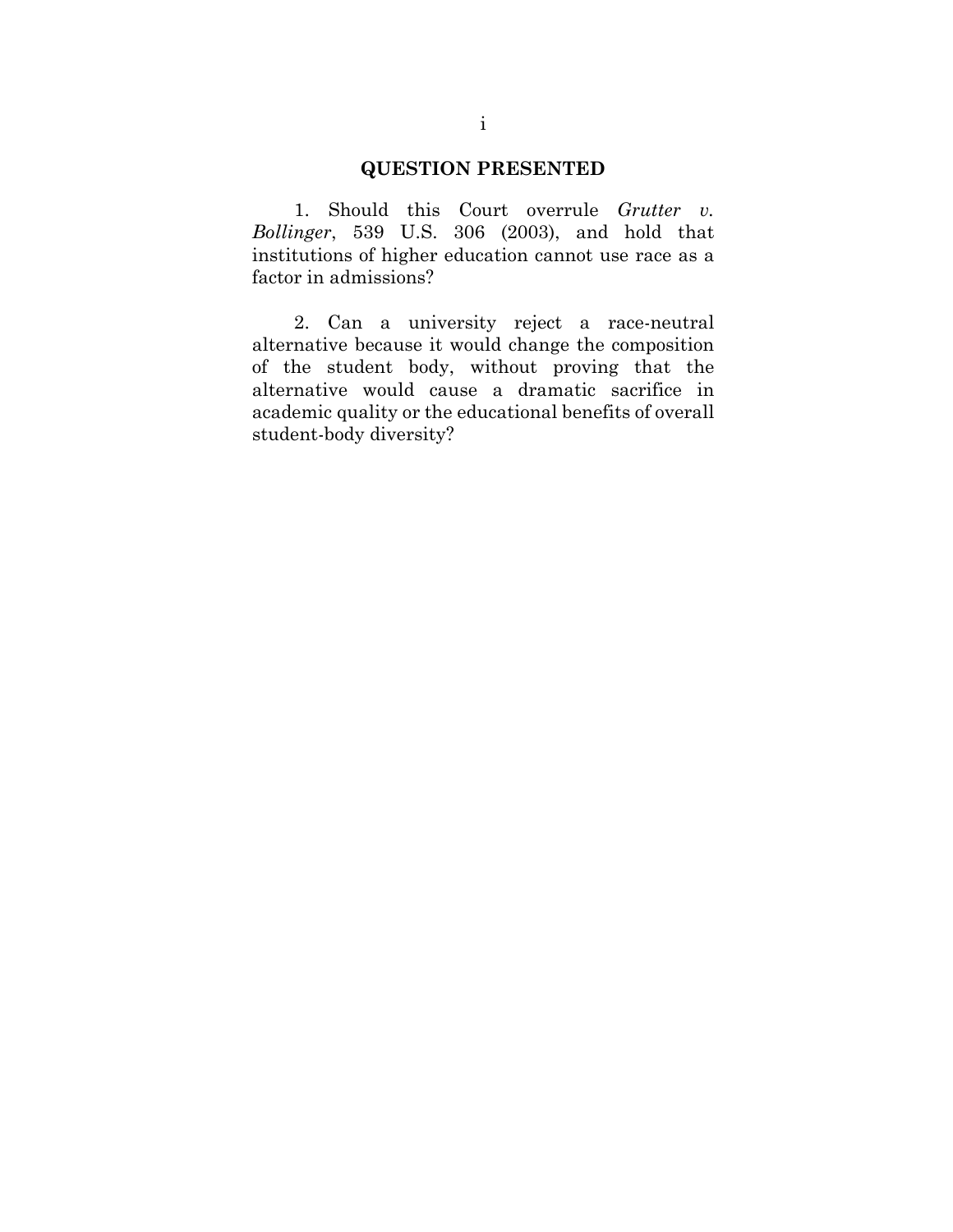# **TABLE OF CONTENTS**

|      |                                                                                                                                 | $\mathbf{i}$            |
|------|---------------------------------------------------------------------------------------------------------------------------------|-------------------------|
|      |                                                                                                                                 | $\overline{\text{iii}}$ |
|      | <b>IDENTITY AND INTEREST</b>                                                                                                    | $\mathbf{1}$            |
|      | SUMMARY OF THE ARGUMENT                                                                                                         | 4                       |
|      |                                                                                                                                 | 6                       |
| L.   | OCR Guidance Issued Under the<br>Obama Administration<br><b>Encouraged Schools to Use Race-</b>                                 | 6                       |
| II.  | Between 2017 and 2021, OCR<br>Withdrew Prior Guidance and<br>Published New Material                                             | 15                      |
| III. | Since January 20, 2021, the<br><b>Biden Administration has</b><br>Suspended Pre-Existing<br><b>Investigations Opened During</b> | 24                      |
|      |                                                                                                                                 | 30                      |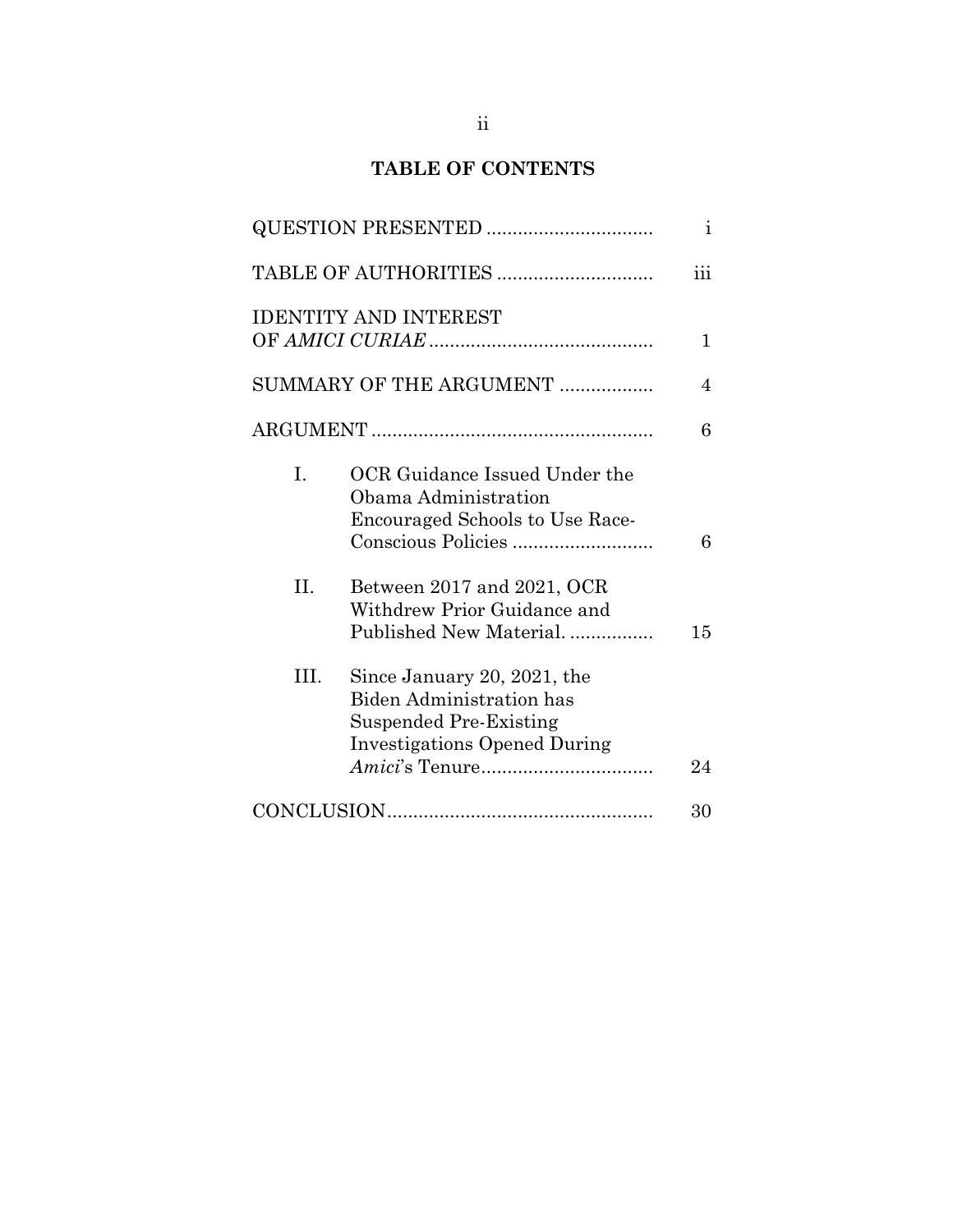# **TABLE OF AUTHORITIES**

# **CASES PAGE(S)**

| Adarand Constructors v. Pena,                                                                                            | 12      |
|--------------------------------------------------------------------------------------------------------------------------|---------|
| Fisher v. University of Texas at Austin<br>$(Fisher I)$ ,                                                                | 12, 13  |
| Fisher v. University of Texas at Austin<br>(Fisher II)                                                                   | 10, 11  |
| Gratz v. Bollinger,                                                                                                      | 8, 16   |
| Grutter v. Bollinger,                                                                                                    | 5, 6, 8 |
| Marks v. United States,                                                                                                  | 9, 10   |
| Parents Involved in Cmty. Sch. v. Seattle<br><i>Sch. Dist. No. 1,</i>                                                    | 8, 9    |
| Regents of Univ. of California v. Bakke,                                                                                 | 4, 12   |
| Students for Fair Admissions, Inc. v.<br>President and Fellow of Harvard College,<br>397 F. Supp. 3d 126 (D. Mass. 2019) | 11      |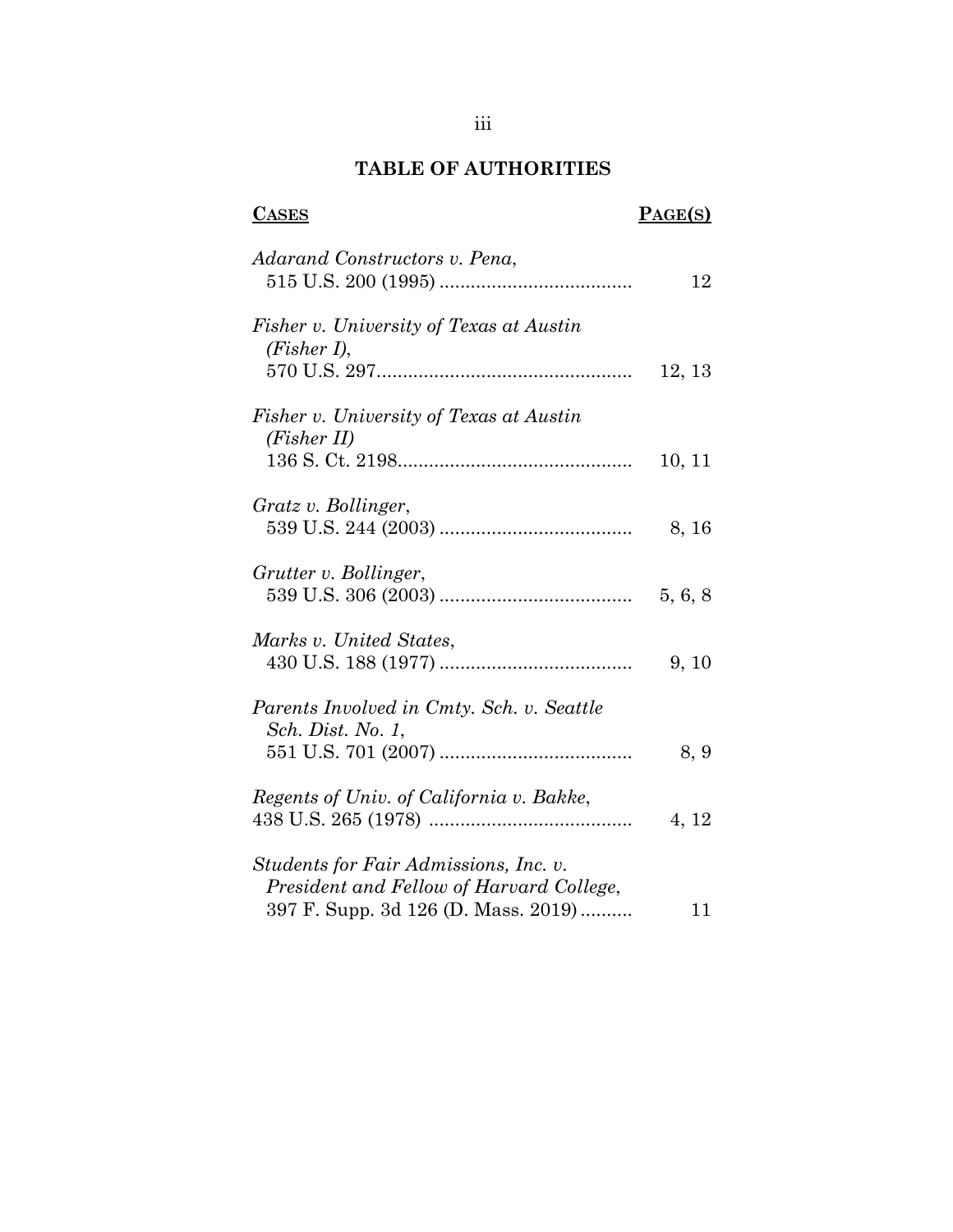| Students for Fair Admissions, Inc. v.     |  |
|-------------------------------------------|--|
| President and Fellows of Harvard College, |  |
|                                           |  |
|                                           |  |
| Students for Fair Admissions, Inc. v.     |  |
| President and Fellows of Harvard College, |  |
| No. 20-1199                               |  |

# **STATUTES**

# **REGULATIONS**

|                                                                                                              | 2, 4 |
|--------------------------------------------------------------------------------------------------------------|------|
| <b>OTHER AUTHORITIES - (CHRONOLOGICAL)</b>                                                                   |      |
| U.S. DEP'T OF EDUC.'S OFFICE FOR CIV.<br>RIGHTS, HOW TO FILE A COMPLAINT WITH<br>THE DEPARTMENT OF EDUCATION |      |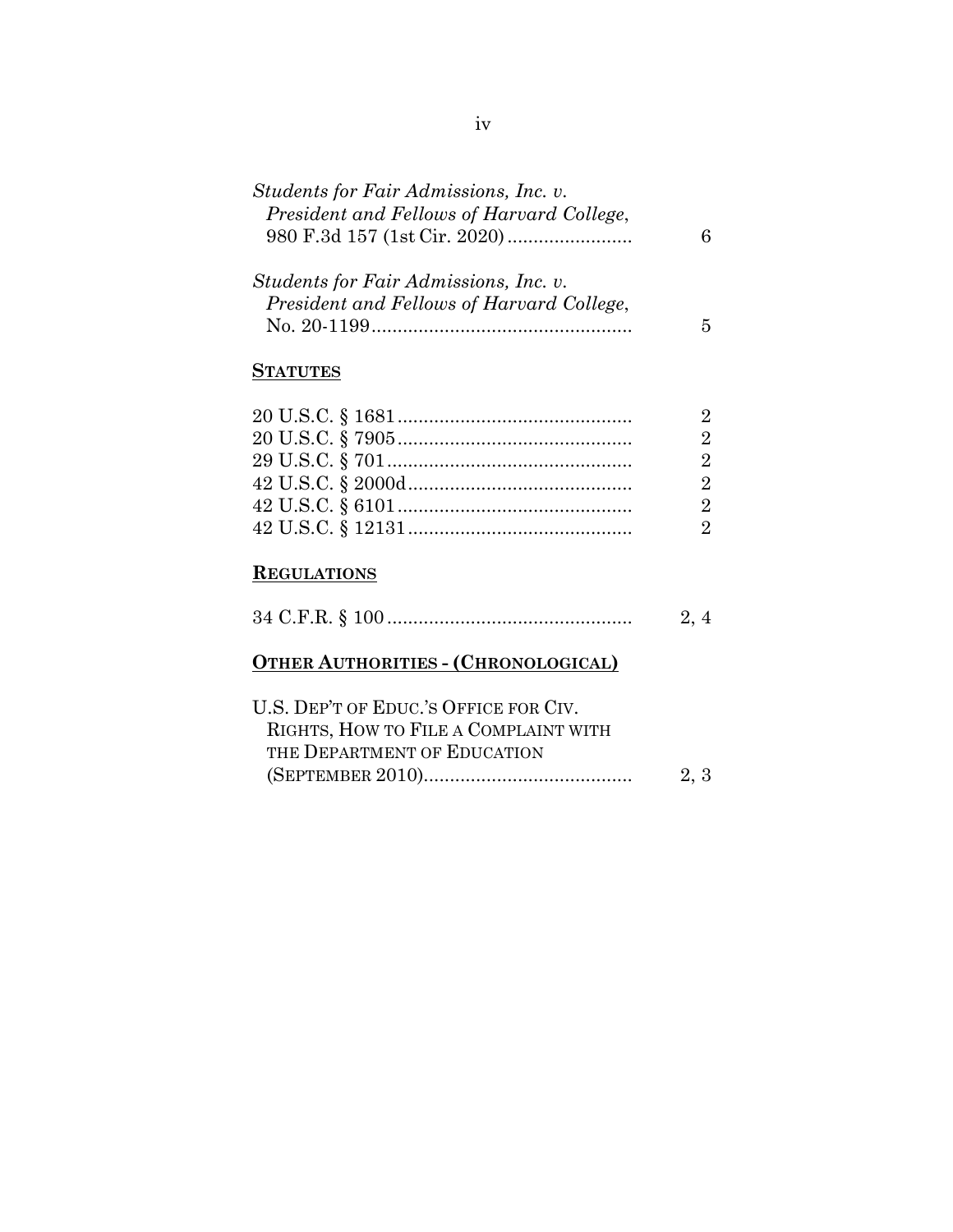| U.S. DEP'T OF EDUC.'S OFFICE FOR CIV.<br>RIGHTS AND U.S. DEP'T OF JUST'S OFFICE<br>FOR CIV. RIGHTS, GUIDANCE ON<br><b>VOLUNTARY USE OF RACE TO ACHIEVE</b><br>DIVERSITY OR AVOID RACIAL ISOLATION<br>(DEC. 2, 2011) ("DECEMBER 2011 DEAR | 7,8 |
|------------------------------------------------------------------------------------------------------------------------------------------------------------------------------------------------------------------------------------------|-----|
| U.S. DEP'T OF EDUC.'S OFFICE FOR CIV.                                                                                                                                                                                                    |     |
| RIGHTS AND U.S. DEP'T OF JUST'S OFFICE                                                                                                                                                                                                   |     |
| FOR CIV. RIGHTS, GUIDANCE ON THE                                                                                                                                                                                                         |     |
| <b>VOLUNTARY USE OF RACE TO ACHIEVE</b>                                                                                                                                                                                                  |     |
| <b>DIVERSITY IN POSTSECONDARY EDUCATION</b>                                                                                                                                                                                              |     |
|                                                                                                                                                                                                                                          | 7   |
| COMPLIANCE RESOLUTION, RE: OCR<br>COMPLAINT NO. 11-07-2016, LETTER FROM<br>ALICE WENDER, DIRECTOR, U.S. DEP'T OF<br>EDUC. OFFICE FOR CIVIL RIGHTS, TO<br>HOLDEN THORP, CHANCELLOR, UNIVERSITY<br>OF NORTH CAROLINA (NOV. 27, 2012)       | 21  |
|                                                                                                                                                                                                                                          |     |
| U.S. DEP'T OF EDUC.'S OFFICE FOR CIV.<br>RIGHTS AND U.S. DEP'T OF JUST.'S OFFICE<br>FOR CIV. RIGHTS, QUESTIONS AND<br>ANSWERS ABOUT FISHER V. UNIVERSITY OF<br>TEXAS AT AUSTIN (SEPT. 27, 2013)                                          | 13  |
| U.S. DEP'T OF EDUC.'S OFFICE FOR CIV.<br>RIGHTS, QUESTIONS AND ANSWERS ABOUT<br>FISHER V. UNIVERSITY OF TEXAS AT AUSTIN                                                                                                                  |     |
|                                                                                                                                                                                                                                          | 10  |
|                                                                                                                                                                                                                                          |     |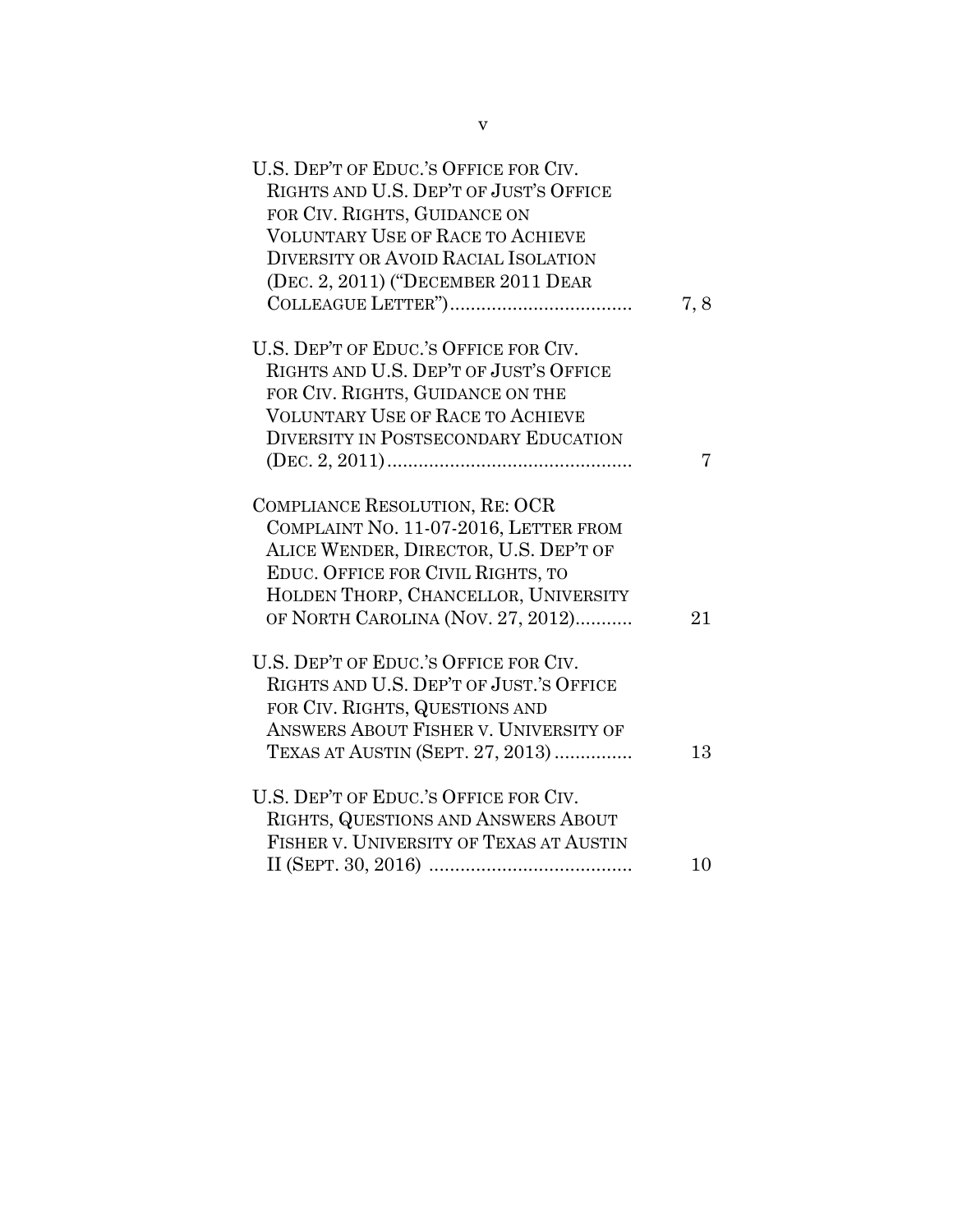| U.S. DEP'T OF EDUC.'S OFFICE FOR CIV.<br>RIGHTS, DEAR COLLEAGUE LETTER ON THE<br>USE OF RACE IN POSTSECONDARY STUDENT | 8  |
|-----------------------------------------------------------------------------------------------------------------------|----|
| U.S. DEP'T OF EDUC.'S OFFICE FOR CIV.                                                                                 |    |
| RIGHTS AND U.S. DEP'T OF JUST.'S OFFICE                                                                               |    |
| FOR CIV. RIGHTS, UPDATES TO                                                                                           |    |
| <b>DEPARTMENT OF EDUCATION AND</b>                                                                                    |    |
| <b>DEPARTMENT OF JUSTICE GUIDANCE ON</b>                                                                              | 15 |
|                                                                                                                       |    |
| U.S. Department of Education Announces                                                                                |    |
| Initiative to Address the Inappropriate                                                                               |    |
| Use of Restraint and Seclusion to Protect                                                                             |    |
| Children with Disabilities, Ensure                                                                                    |    |
| Compliance with Federal Laws (Jan. 21,                                                                                |    |
| 2019), Campus Safety Magazine                                                                                         | 3  |
| Kenneth L. Marcus, Secretary DeVos                                                                                    |    |
| Announces New Civil Rights Initiative to                                                                              |    |
| Combat Sexual Assault in K-12 Public                                                                                  |    |
|                                                                                                                       | 3  |
| U.S. DEP'T OF EDUC. YOUTUBE CHANNEL,                                                                                  |    |
| <b>OCR</b> Short Webinar: How to File an OCR                                                                          |    |
|                                                                                                                       | 3  |
| U.S. DEP'T OF EDUC. OFFICE FOR CIV.                                                                                   |    |
| RIGHTS, CASE PROCESSING MANUAL                                                                                        |    |
|                                                                                                                       | 3  |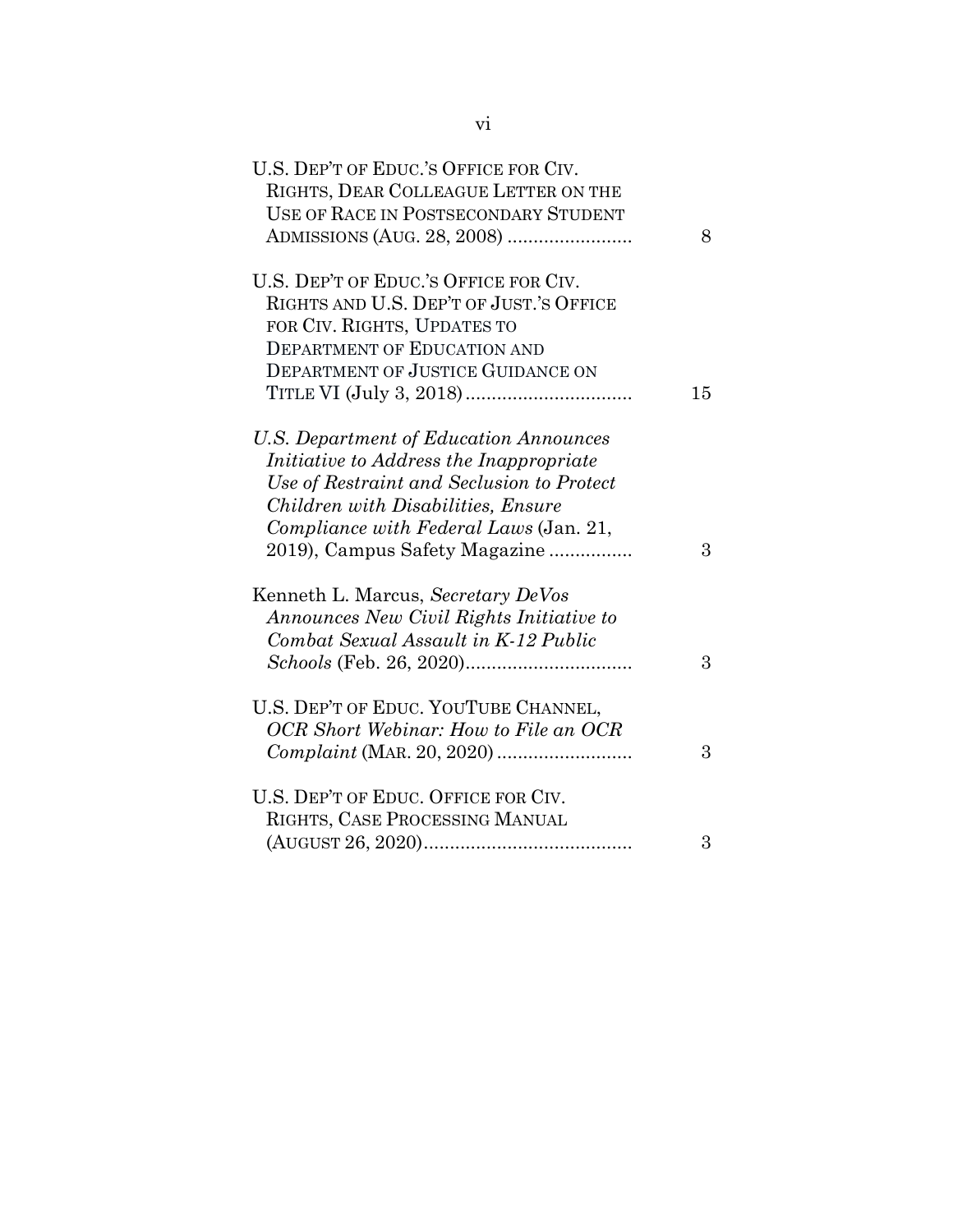| U.S. DEP'T OF EDUC.'S OFFICE FOR CIV.                                |    |
|----------------------------------------------------------------------|----|
| RIGHTS, QUESTIONS AND ANSWERS FOR K-                                 |    |
| <b>12 PUBLIC SCHOOLS IN THE CURRENT</b>                              |    |
| COVID-19 ENVIRONMENT (SEPT. 28, 2020).                               | 16 |
|                                                                      |    |
| U.S. DEP'T OF EDUC. OFFICE FOR CIV.                                  |    |
| RIGHTS, ANNUAL REPORT TO THE                                         |    |
| SECRETARY, THE PRESIDENT, AND THE                                    |    |
|                                                                      | 24 |
|                                                                      |    |
| U.S. DEP'T OF EDUC., OCR WEBINAR: USE OF                             |    |
| RACE IN POSTSECONDARY ADMISSIONS                                     |    |
|                                                                      |    |
|                                                                      |    |
| U.S. DEP'T OF EDUC., OCR WEBINAR:                                    |    |
| RACIALLY EXCLUSIVE PRACTICES AND                                     |    |
| TITLE VI (JAN. 19, 2021) (TRANSCRIPT)                                | 21 |
| EXECUTIVE ORDER 13985, ADVANCING                                     |    |
| RACIAL EQUITY AND SUPPORT FOR                                        |    |
| <b>UNDERSERVED COMMUNITIES THROUGH</b>                               |    |
|                                                                      |    |
| THE FEDERAL GOVERNMENT, 86 FED. REG.                                 |    |
|                                                                      | 20 |
| Carl Campanile, US Dept. of Education                                |    |
|                                                                      |    |
| curbs decision on race-based 'affinity                               |    |
| <i>groups'</i> , NEW YORK POST (Mar. 7, 2021)                        | 27 |
| Houston Keene, Biden admin suspends                                  |    |
| probe into school allegedly segregating                              |    |
| students by race; Rep. Owens blasts                                  |    |
|                                                                      | 30 |
| $decision (Mar. 11, 2021) \dots \dots \dots \dots \dots \dots \dots$ |    |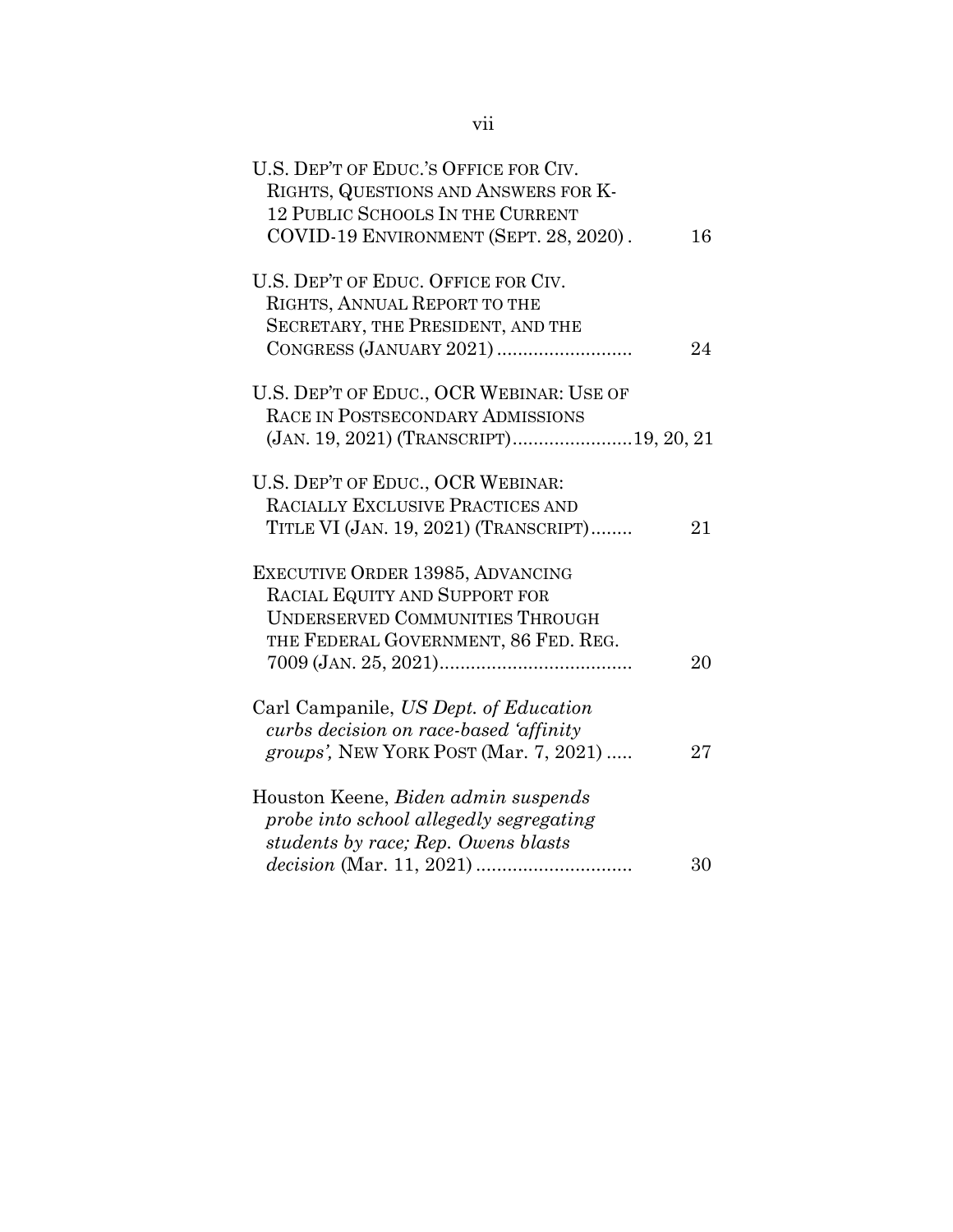| U.S. Senate Health Committee Questions |    |
|----------------------------------------|----|
| for the Record for Catherine Lhamon,   |    |
| Nominee to be Assistant Secretary for  |    |
| Civil Rights, Department of Education  |    |
|                                        | 14 |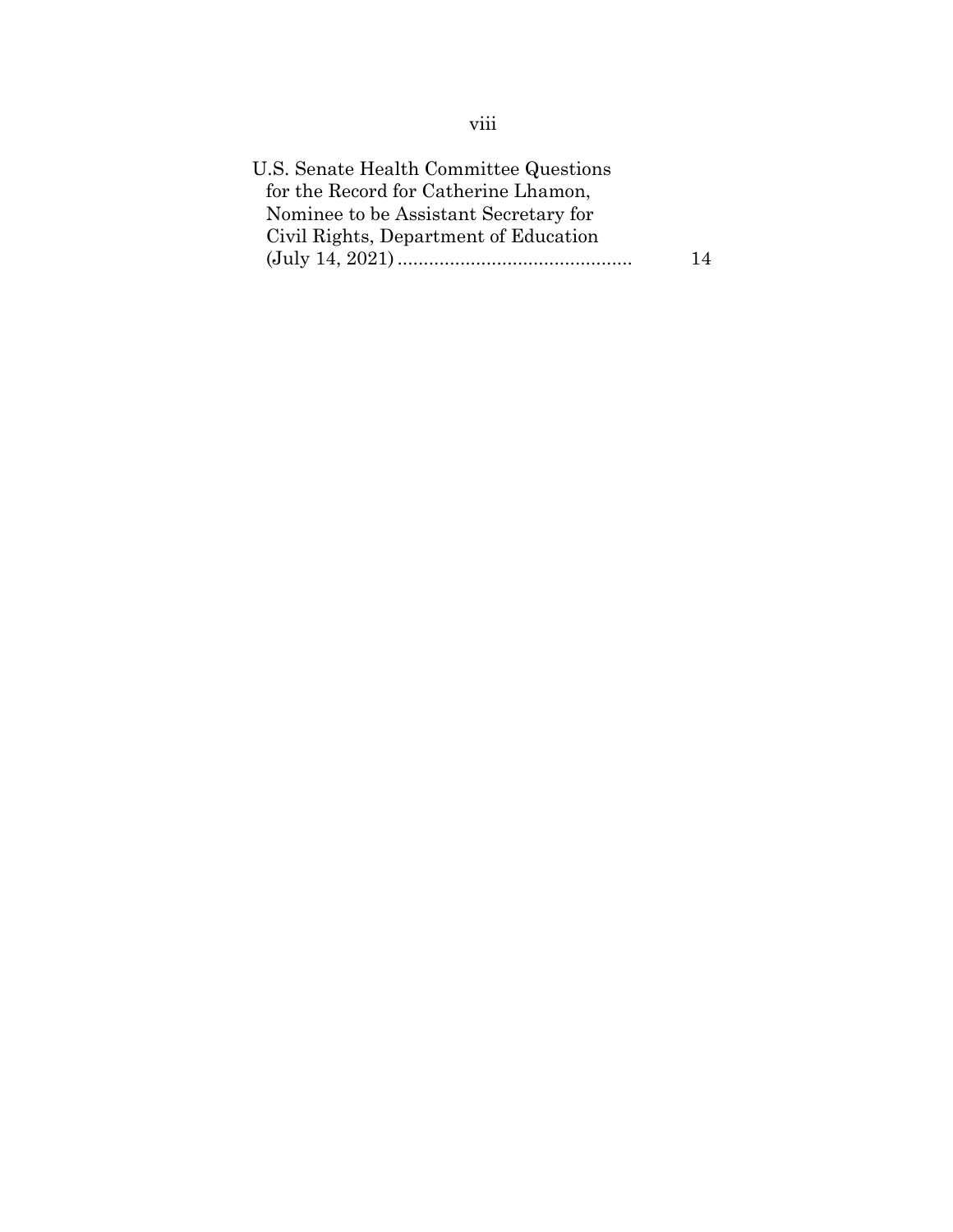## **IDENTITY AND INTEREST OF**  *AMICI CURIAE***[1](#page-9-0)**

Amici are former officials of the U.S. Department of Education's Office for Civil Rights, having served under former Secretary of Education Betsy DeVos, and are interested in the lawful and appropriate enforcement of Title VI of the Civil Rights Act of 1964.

**Kenneth L. Marcus** is the former Assistant Secretary for Civil Rights, having served from 2018 to 2020.

**Kimberly M. Richey** is the former Principal Deputy Assistant Secretary for Civil Rights, having served from 2018 to 2021, including as Acting Assistant Secretary for Civil Rights for parts of 2020 and 2021.

**Candice Jackson** is the former Deputy Assistant Secretary for Strategic Operations and Outreach, having served from 2017 to 2018, including as Acting Assistant Secretary for Civil Rights for parts of 2017 and 2018.

**David C. Tryon** is a former Deputy Assistant Secretary for Policy and Development, having served from 2019 to 2021.

<span id="page-9-0"></span><sup>1</sup> The parties were timely notified and have consented to the filing of this *amici curiae* brief. *See* Supreme Court Rule 37.2(a). Pursuant to Supreme Court Rule 37.6, the undersigned affirms that no counsel for a party authored this brief in whole or in part, and no person or entity other than *amici curiae* or their counsel, made a monetary contribution specifically for the preparation or submission of this brief.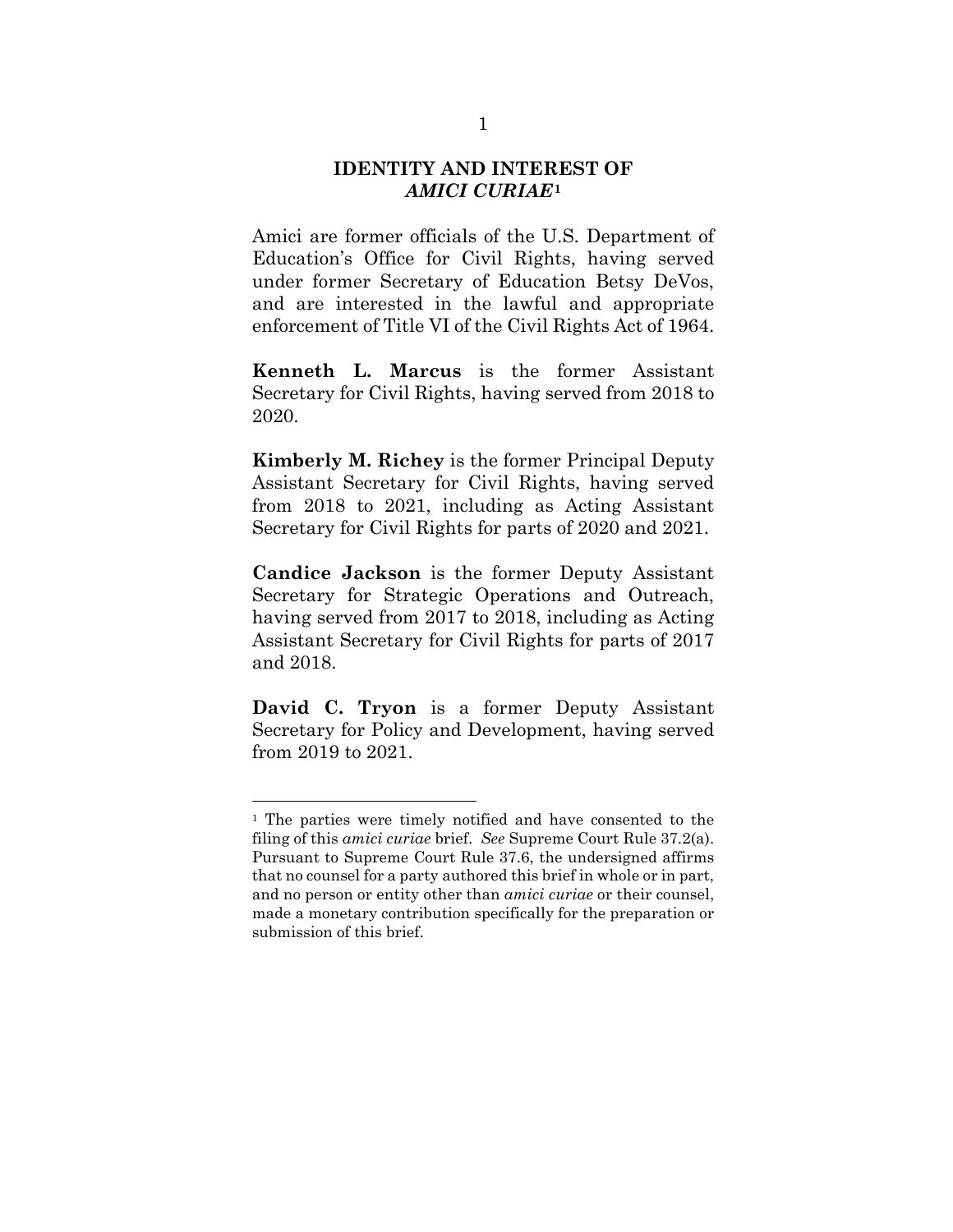**William E. Trachman** is a former Deputy Assistant Secretary for Policy and Development, having served from 2017 to 2019, and later as Senior Counsel from 2019 to 2021.

**Christian Corrigan** is a former Senior Counsel to the Assistant Secretary in the Office for Civil Rights, having served from 2019 to 2021.

**Sarah Perry** is a former Senior Counsel to the Assistant Secretary in the Office for Civil Rights, having served from 2020 to 2021.

The Department of Education's Office for Civil Rights ("OCR") functions as an administrative law enforcement agency. OCR has jurisdiction over nearly all recipients of federal funds from the Department of Education, and enforces several federal civil rights statutes, including Title VI of the 1964 Civil Rights Act and its implementing regulations. 42 U.S.C. § 2000d; 34 C.F.R. § 100, *et seq.*[2](#page-10-0)

As part of its enforcement authority, OCR receives complaints from the public, and where appropriate, investigates those complaints and brings recipients of federal funds into compliance with Title VI through resolution agreements or enforcement proceedings. *See, e.g.*, U.S. DEP'T OF EDUC.'S OFFICE FOR CIV.

<span id="page-10-0"></span><sup>2</sup> OCR also enforces Title IX of the Educations Amendments of 1972, 20 U.S.C. § 1681, *et seq.*, and Section 504 of the Rehabilitation Act, 29 U.S.C. § 701, *et seq.*, as well as Title II of the Americans with Disabilities Act, 42 U.S.C. § 12131, *et seq.* OCR also has jurisdiction over complaints arising under the Age Discrimination Act, 42 U.S.C. § 6101, *et seq.*, and the Boy Scouts of America Equal Access Act, 20 U.S.C. § 7905.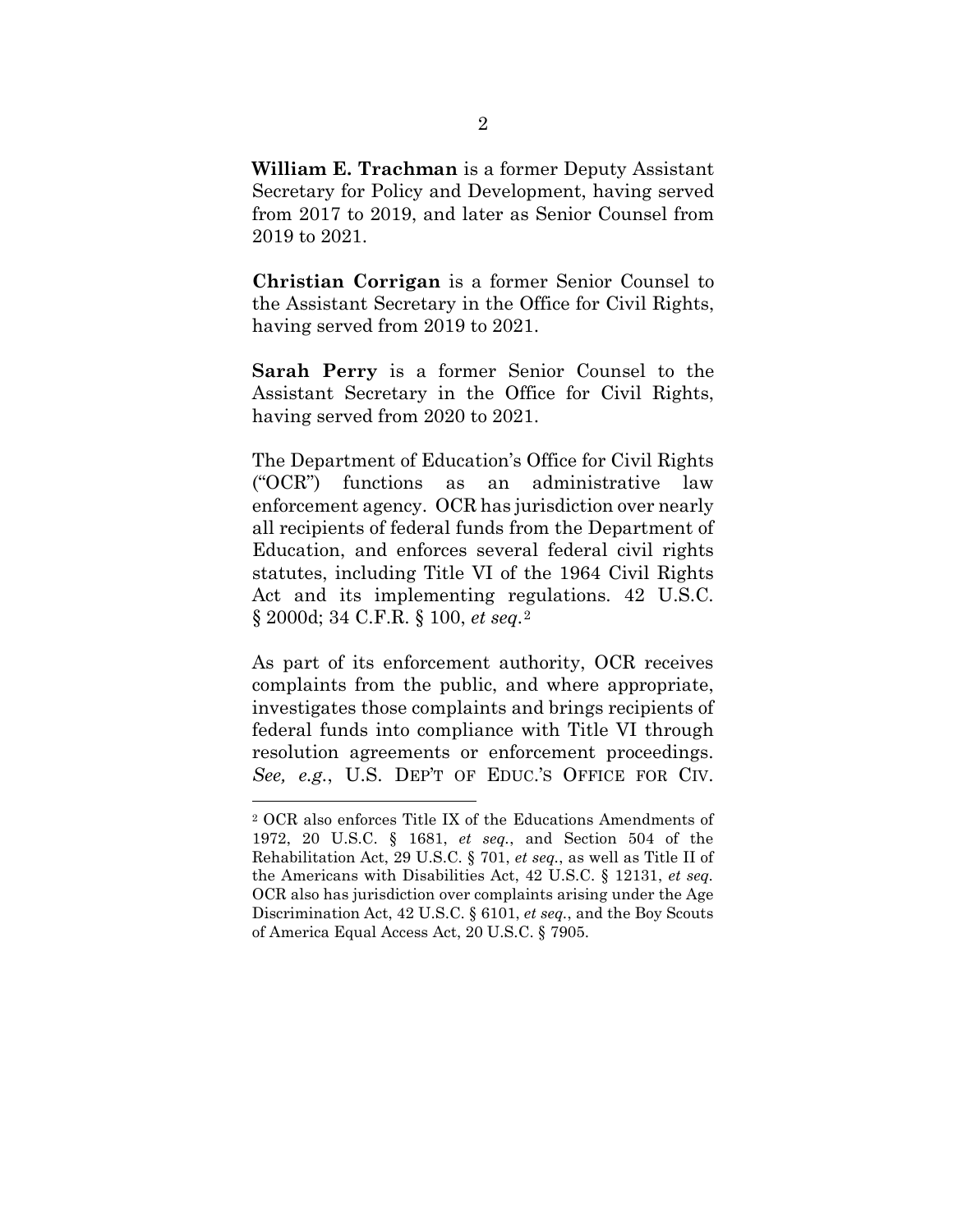RIGHTS, HOW TO FILE A COMPLAINT WITH THE DEPARTMENT OF EDUCATION (September 2010);[3](#page-11-0) *see also* U.S. Dep't of Educ. YouTube Channel, *OCR Short Webinar: How to File an OCR Complaint* (Mar. 20, 2020).[4](#page-11-1) OCR also initiates its own investigations in some instances, called Directed Investigations, and, separately, opens Compliance Reviews related to major OCR initiatives. *See* U.S. DEP'T OF EDUC. OFFICE FOR CIV. RIGHTS, CASE PROCESSING MANUAL 23 (August 26, 2020) (describing Compliance Reviews in Section 401 of and Directed Investigations in Section 402).[5](#page-11-2)

♦

<span id="page-11-1"></span><span id="page-11-0"></span><sup>3</sup> https://www2.ed.gov/about/offices/list/ocr/docs/howto.pdf. 4 https://www.youtube.com/watch?v=BuwVa3JJE-4.

<span id="page-11-2"></span><sup>5</sup> https://www2.ed.gov/about/offices/list/ocr/docs/ocrcpm.pdf. On January 17, 2019, for instance, OCR announced a Compliance Review initiative on the topic of the inappropriate use of restraint and seclusion with respect to students with disabilities. *See U.S. Department of Education Announces Initiative to Address the Inappropriate Use of Restraint and Seclusion to Protect Children with Disabilities, Ensure Compliance with Federal Laws* (Jan. 21, 2019), Campus Safety Magazine, https://www.campussafetymagazine.com/safety/u-s-dept-edchildren-disabilities/. Similarly, on February 26, 2020, OCR announced a major initiative to open Compliance Reviews on the topic of sexual assault in elementary and secondary schools. *See* Letter to Superintendents from Assistant Secretary for Civil Rights Kenneth L. Marcus, *Secretary DeVos Announces New Civil Rights Initiative to Combat Sexual Assault in K-12 Public Schools* (Feb. 26, 2020),

https://content.govdelivery.com/accounts/USED/bulletins/27deb d7.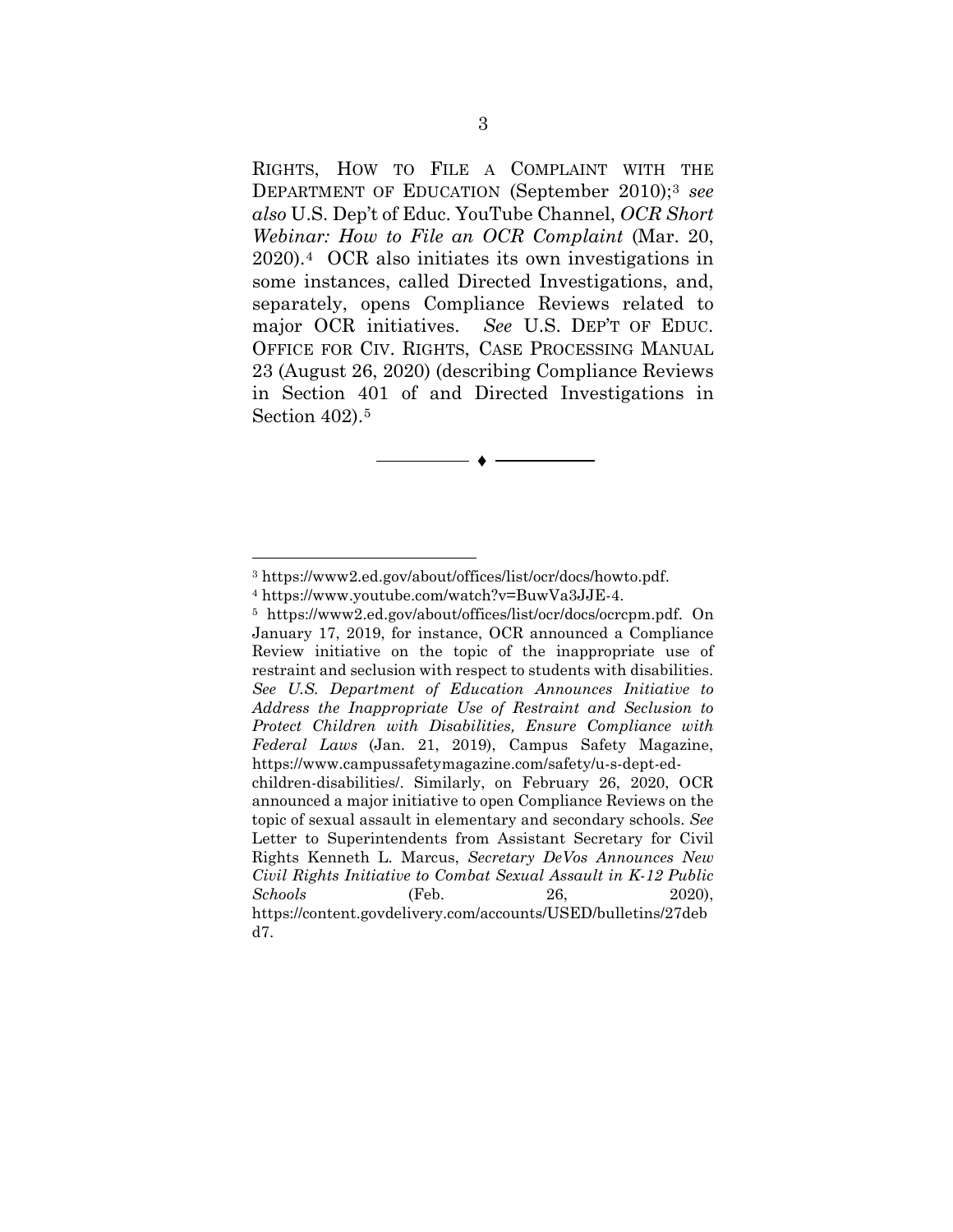#### **SUMMARY OF THE ARGUMENT**

Existing case law regarding race-conscious policies under the Equal Protection Clause and Title VI has led to radically vacillating federal policy guidance and administrative enforcement conduct—all depending on who sits in the Oval Office. *See Regents of Univ. of California v. Bakke*, 438 U.S. 265, 287 (1978) (opinion of Powell, J.) (establishing the principle that Title VI and equal protection coverage overlap completely, based on legislative intent). Schools and students could be forgiven for confusion over whether all manner of race-conscious education policies are allowed, or whether such policies implicate fundamental anti-discrimination principles.

The extraordinary and rapid shifts in federal policy undermine consistency and predictability for thousands of schools and millions of students. At the same time, public confidence in the administration of civil rights laws is undermined when the same body of caselaw is read in such disparate fashion. And schools, in particular, must confront this confusing landscape against the backdrop of the incredibly severe consequence of losing all federal education funds in an OCR enforcement action. 34 C.F.R. § 100.8(c).

Before *Amici*'s tenure in OCR, the Obama Administration actively encouraged schools to adopt race-conscious policies, providing schools with suggestions and guidelines regarding race-conscious scholarships, student retention, mentoring, and elsewise. In 2018, OCR withdrew most of the Obama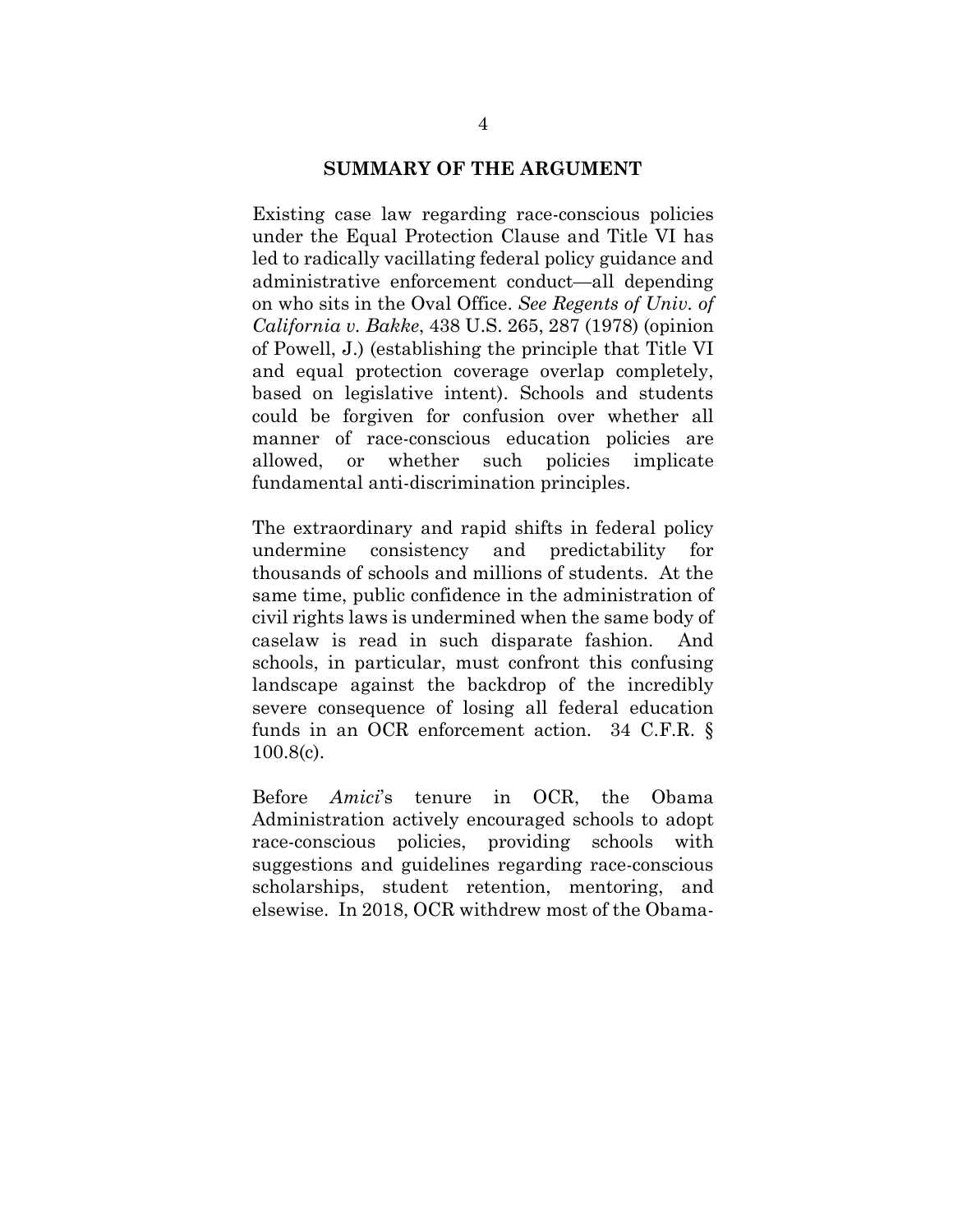era guidance on these topics, and in 2020 and 2021, issued other guidance and information on the limited ability for schools to use race under Title VI. Now, since January 2021, the Biden Administration has already undone much of that work, which offered information regarding the limited lawful use of race in admissions, grading, discipline, and other arenas. In short, existing case law on the issue of diversity has given rise to widely divergent views of the permissible scope of the use of race, and subjects students and schools to legal "whiplash" on this topic. In the meantime, many schools continue to expand their use of race-conscious policies, sometimes under the guise of "diversity" and "equity" as an all-purpose exception to Title VI.

The fact that the exact same body of caselaw can be used to either encourage the use of race or, on the other hand, describe how limited the lawful use of race is, should give this Court serious concern. Students and schools deserve to know whether they are appropriately following guidance from Executive Branch agencies, or in fact acting illegally.

This Court should thus grant this Petition as a companion to *Students for Fair Admissions, Inc. v. President and Fellows of Harvard University*, No. 20- 1199, to further clarify whether schools can extensively use race in numerous facets of education policy. This is especially important now, given that the Court's 25-year admonition in *Grutter v. Bollinger*, 539 U.S. 306, 310 (2003), is approaching, but is itself on uncertain ground. *Compare id.* at 310 ("The Court expects that 25 years from now, the use of racial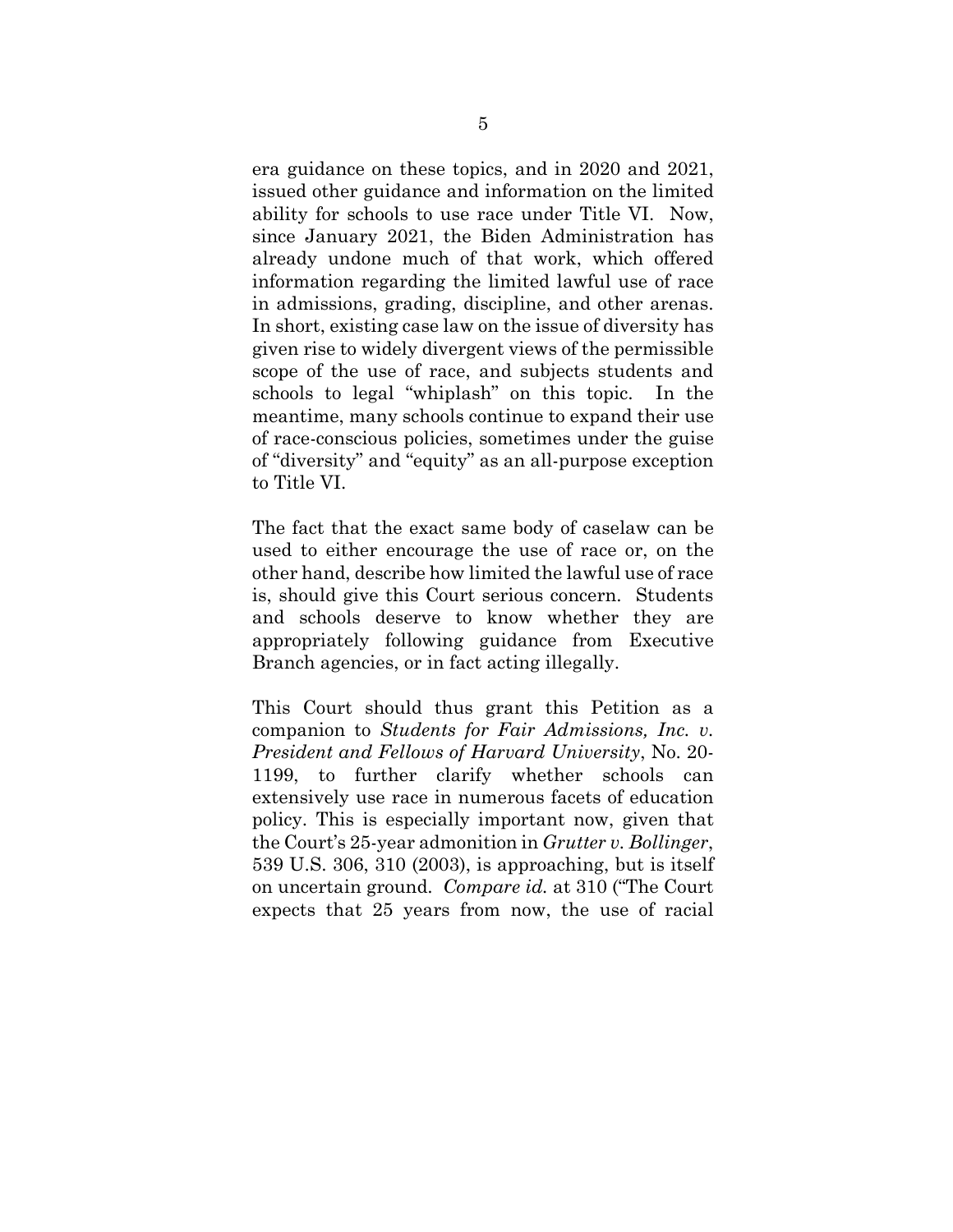preferences will no longer be necessary to further the interest approved today."), *with Students for Fair Admissions, Inc. v. President and Fellows of Harvard College*, 980 F.3d 157, 192 (1st Cir. 2020) ("Indeed, the Supreme Court never mentioned *Grutter*'s 25-year timeline in *Fisher I or Fisher II*."). Only this Court can address the widespread uncertainty on the lawfulness of the increasing use of race in American schools.

Notably, the United States argued in its brief as Amici Curiae in *Students for Fair Admission v. President and Fellows of Harvard College*, No 20-1199, that this Court should decline to grant certiorari in that matter, in part due to Harvard being a private college not bound by the Equal Protection Clause, which poses difficult *stare decisis* questions surrounding statutory precedents. This Court solves that issue by granting certiorari with respect to both the Harvard petition and the instant petition, and consolidating the matters.

#### **ARGUMENT**

## **I. OCR Guidance Issued Under the Obama Administration Encouraged Schools to Use Race-Conscious Policies.**

On December 2, 2011, the Department of Education and the Department of Justice issued a joint "Dear Colleague" letter purporting to "explain how educational institutions can lawfully pursue voluntary policies to achieve diversity or avoid racial isolation . . . ." U.S. DEP'T OF EDUC.'S OFFICE FOR CIV.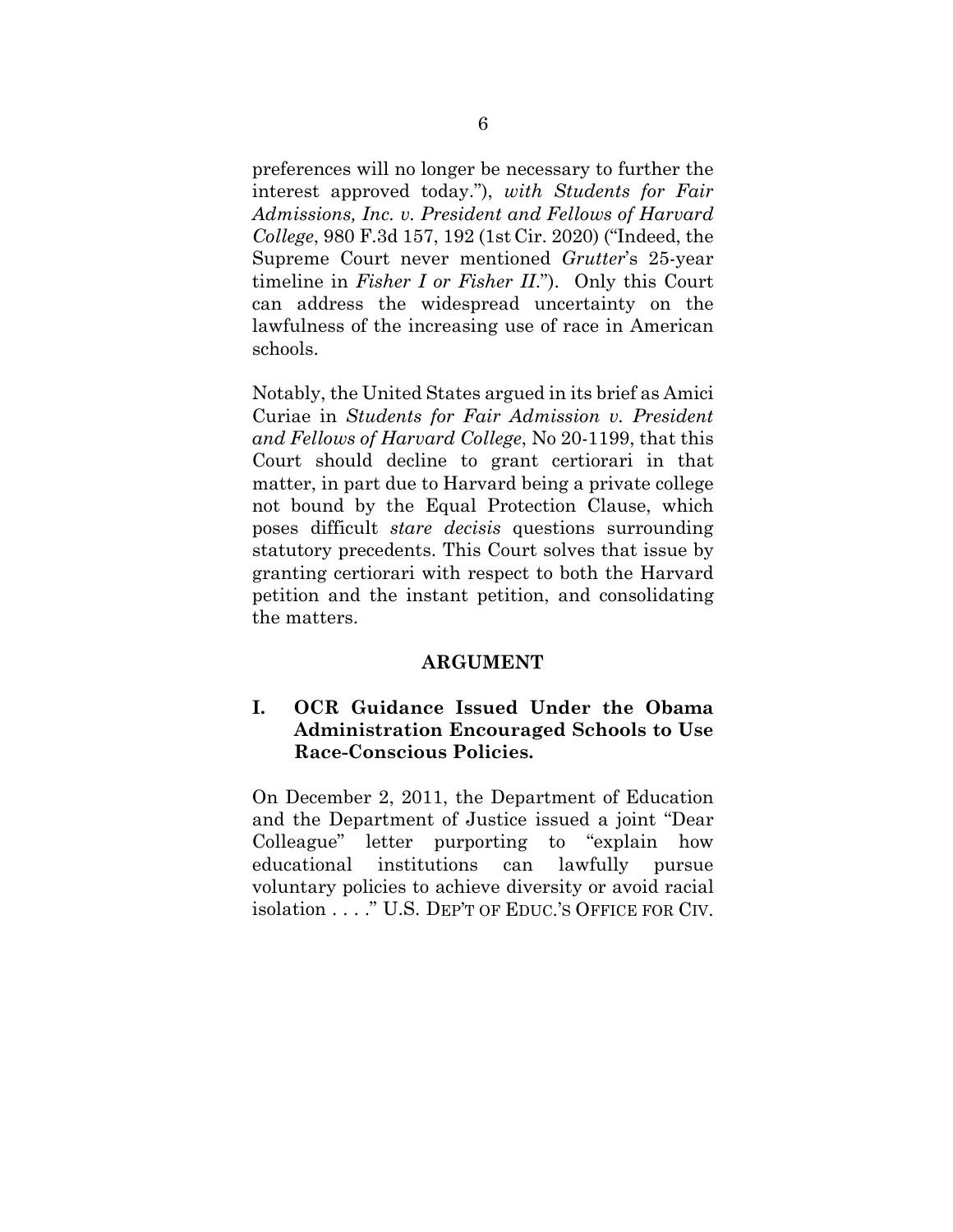RIGHTS AND U.S. DEP'T OF JUST.'S OFFICE FOR CIV. RIGHTS, GUIDANCE ON VOLUNTARY USE OF RACE TO ACHIEVE DIVERSITY OR AVOID RACIAL ISOLATION (Dec. 2, 2011) ("DECEMBER 2011 DEAR COLLEAGUE LETTER").<sup>[6](#page-15-0)</sup>

The Dear Colleague letter was published with two companion guidance documents entitled: (1) Guidance on the Voluntary Use of Race to Achieve Diversity and Avoid Racial Isolation in Elementary and Secondary Schools,<sup>[7](#page-15-1)</sup> and (2) Guidance on the Voluntary Use of Race to Achieve Diversity in Postsecondary Education (together, the three "December 2011 Documents").[8](#page-15-2)

The Dear Colleague Letter stated that together, the December 2011 Documents reviewed "three key Supreme Court rulings on the use of race by educational institutions." DECEMBER 2011 DEAR COLLEAGUE LETTER 1. The December 2011

<span id="page-15-0"></span><sup>6</sup> https://www2.ed.gov/about/offices/list/ocr/letters/colleague-201111.pdf. 7 U.S. DEP'T OF EDUC.'S OFFICE FOR CIV. RIGHTS AND U.S. DEP'T

<span id="page-15-1"></span>OF JUST.'S OFFICE FOR CIV. RIGHTS, GUIDANCE ON THE VOLUNTARY USE OF RACE TO ACHIEVE DIVERSITY AND AVOID RACIAL ISOLATION IN ELEMENTARY AND SECONDARY SCHOOLS (Dec. 2, 2011),

https://www2.ed.gov/about/offices/list/ocr/docs/guidance-ese-201111.pdf ("DECEMBER 2011 ELEMENTARY AND SECONDARY GUIDANCE").

<span id="page-15-2"></span><sup>8</sup> U.S. DEP'T OF EDUC.'S OFFICE FOR CIV. RIGHTS AND U.S. DEP'T OF JUSTICE'S OFFICE FOR CIV. RIGHTS, GUIDANCE ON THE VOLUNTARY USE OF RACE TO ACHIEVE DIVERSITY IN POSTSECONDARY EDUCATION (Dec. 2, 2011), https://www2.ed.gov/about/offices/list/ocr/docs/guidance-ese-201111.pdf ("DECEMBER 2011 POSTSECONDARY GUIDANCE").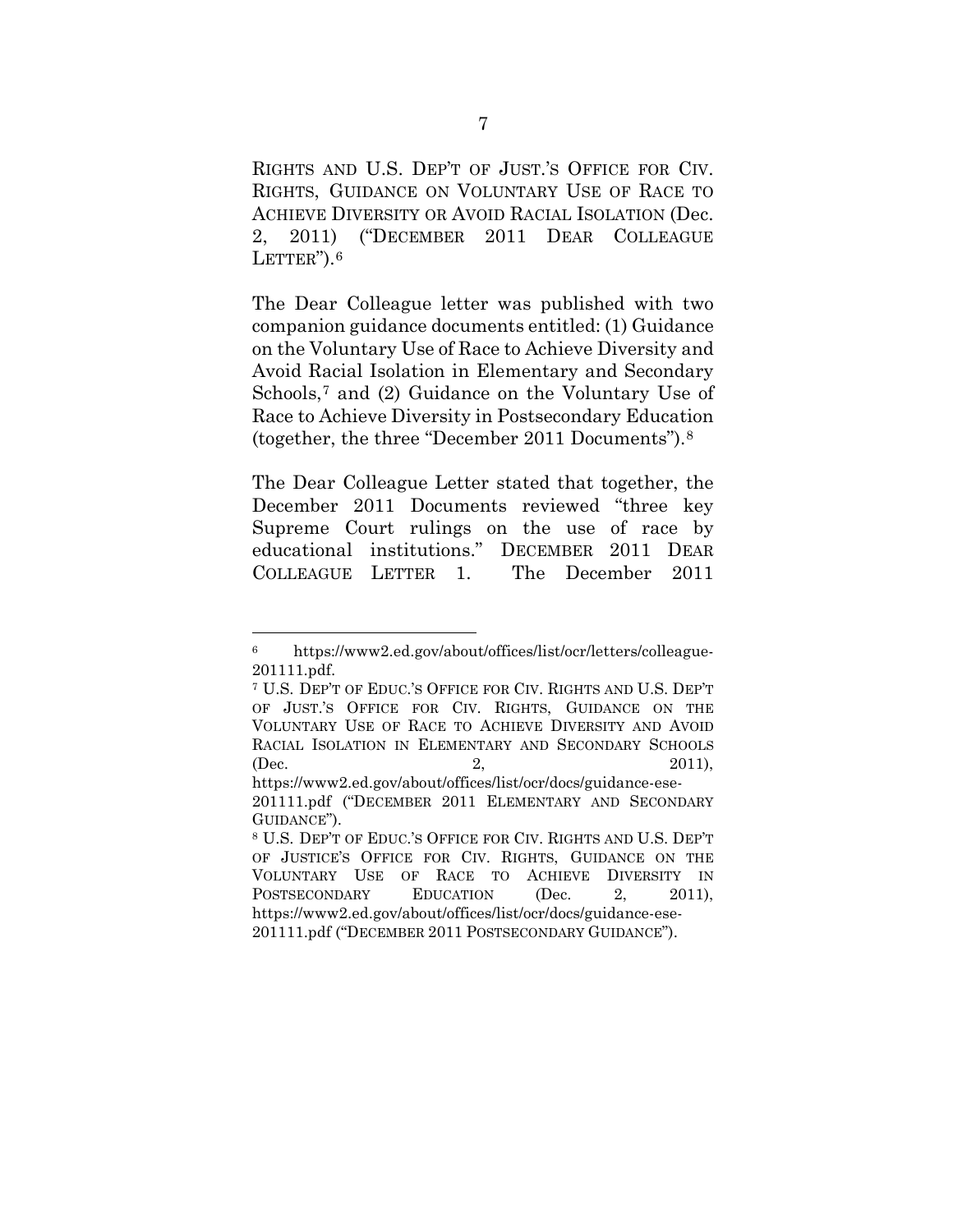Documents, however, *encouraged* the use of race across a broad spectrum of educational activities:

For example, the elementary and secondary guidance discusses school districts' options in areas such as student assignment, student transfers, school siting, feeder patterns, and school zoning. Similarly, the postsecondary guidance provides examples of how colleges and universities can further diversity in contexts including admissions, pipeline programs, recruitment and outreach and mentoring, tutoring, retention, and support programs.

*Id.* The three cases reviewed in the December 2011 Documents were *Grutter v. Bollinger*, 539 U.S. 306 (2003), *Gratz v. Bollinger*, 539 U.S. 244 (2003), and *Parents Involved in Cmty. Sch. v. Seattle Sch. Dist. No. 1*, 551 U.S. 701 (2007). Additionally, the December 2011 Dear Colleague Letter withdrew guidance documents issued during the Bush Administration. *See* DECEMBER 2011 DEAR COLLEAGUE LETTER 1 ("This guidance replaces August 2008 letters . . . .").[9](#page-16-0)

<span id="page-16-0"></span><sup>9</sup> *See* U.S. DEP'T OF EDUC.'S OFFICE FOR CIV. RIGHTS, DEAR COLLEAGUE LETTER ON THE USE OF RACE IN POSTSECONDARY STUDENT ADMISSIONS (Aug. 28, 2008), https://www2.ed.gov/about/offices/list/ocr/letters/raceadmissionp se.html (withdrawn on December 2, 2011, republished on July 3, 2018); U.S. DEP'T OF EDUC.'S OFFICE FOR CIV. RIGHTS, DEAR COLLEAGUE LETTER ON THE USE OF RACE IN ASSIGNING STUDENTS TO ELEMENTARY AND SECONDARY SCHOOLS (Aug. 28, 2008)*,*  https://www2.ed.gov/about/offices/list/ocr/letters/raceassignmen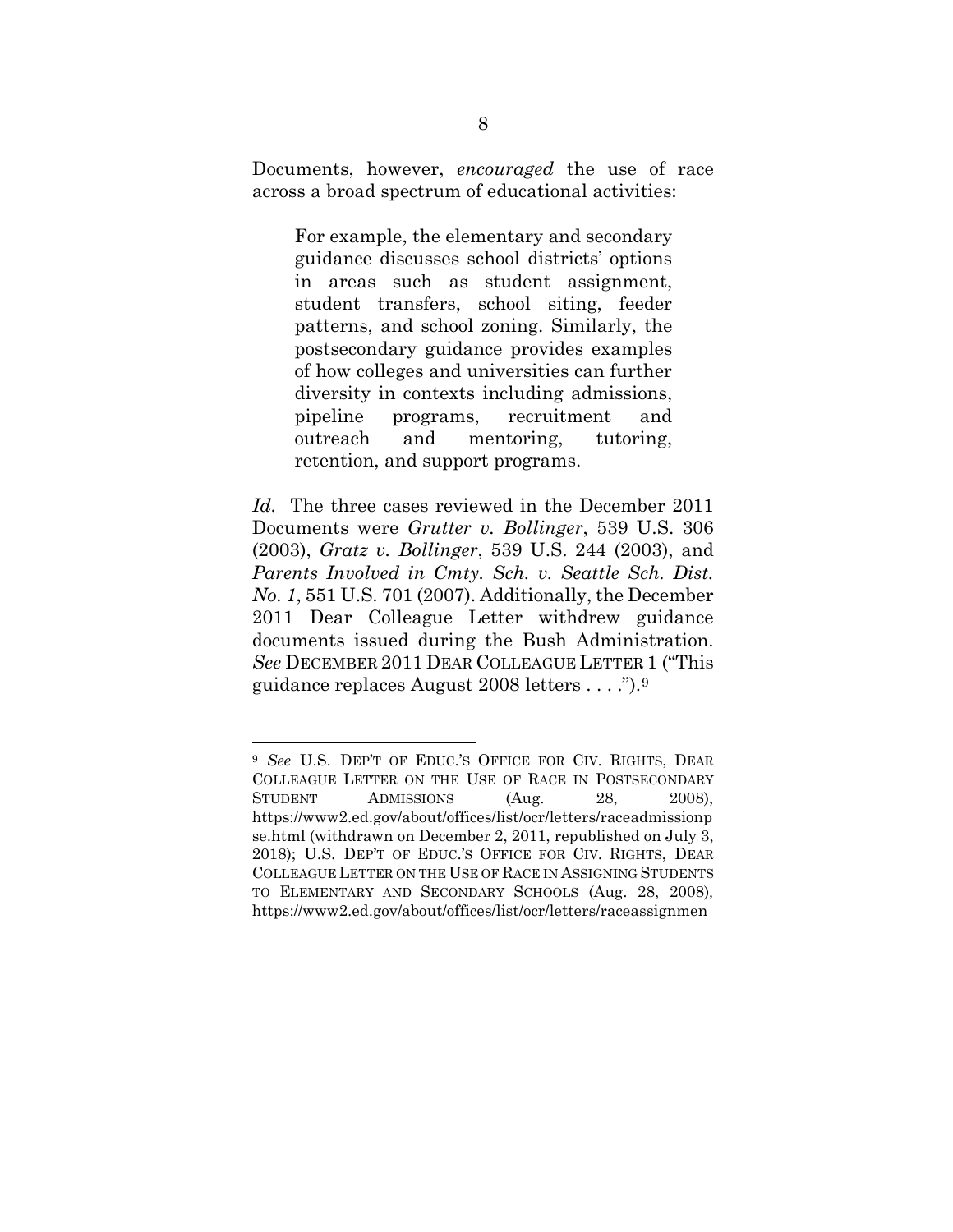Notably, the December 2011 Documents directly equate race-conscious admissions policies with obtaining a diversity of individual perspectives, stating that "Interacting with students who have different perspectives and life experiences can raise the level of academic and social discourse both inside and outside the classroom." DECEMBER 2011 POSTSECONDARY GUIDANCE 1. In other words, the December 2011 Documents suggested to schools that race is a stand-in for having students who have "different perspectives," such that racial diversity necessarily entailed actual diversity of perspective and life experiences.

Additionally, the documents drew heavily from Justice Kennedy's concurring opinion in *Parents Involved,* 551 U.S. at 782 (Kennedy, J., concurring) handpicking elements from that concurrence and joining them with the views of the dissenters to offer purported affirmative points of law. *See* 2011 ELEMENTARY AND SECONDARY GUIDANCE 5 ("Although *Parents Involved* ultimately was decided on other grounds, a majority of Justices expressed the view that schools must have flexibility in designing policies that endeavor to achieve diversity or avoid racial isolation, and, at least where those policies do not classify individual students by race, can do so without triggering strict scrutiny.").[10](#page-17-0)

tese.html (withdrawn on December 2, 2011, republished on July 3, 2018).

<span id="page-17-0"></span><sup>10</sup> This Court has specifically cautioned against this sort of "vote tallying" of concurrences and dissents. *See, e.g.*, *Marks v. United*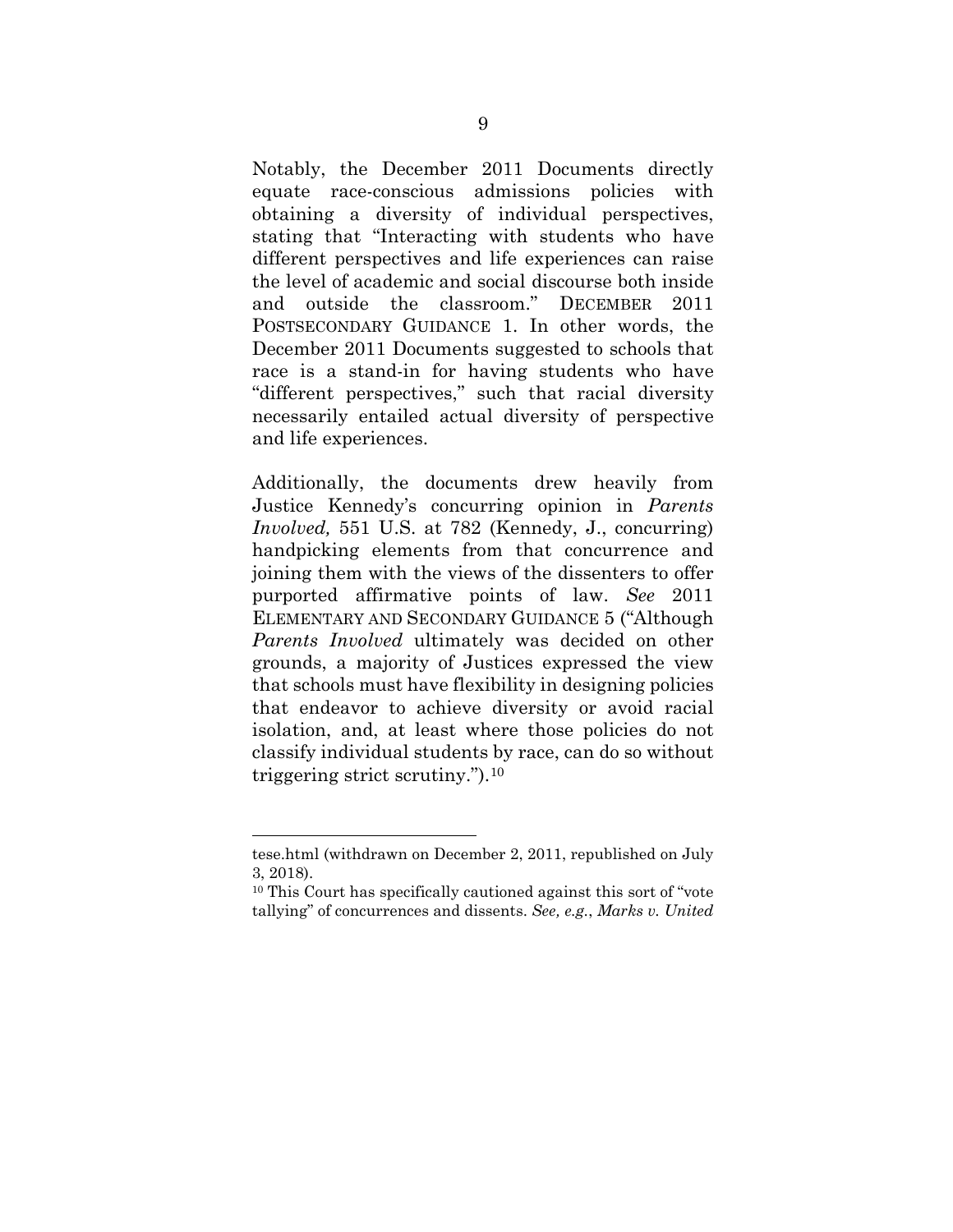To drive home the point, the December 2011 Documents prognosticated about what this Court might do if faced with a case where a school adopted a host of race-conscious policies that stopped just short of making decisions specifically based on the race of individual students:

Thus, although there was no single majority opinion on this point, *Parents Involved* demonstrates that a majority of the Supreme Court would be "unlikely" to apply strict scrutiny to generalized considerations of race that do not take account of the race of individual students.

2011 ELEMENTARY AND SECONDARY GUIDANCE 5. This analysis, although it appeared in the Elementary and Secondary Guidance document, was not clearly limited to that context. And, although the guidance was reaffirmed as operative by OCR as late as  $2016$ ,<sup>[11](#page-18-0)</sup> it was in tension with *Fisher II*, which suggested that "race-neutral" plans adopted for race-conscious reasons are on just as shaky ground as outright racial preferences. In *Fisher II*, this Court held:

*States*, 430 U.S. 188, 193 (1977) (advising that when the Court is fragmented, "the holding of the Court may be viewed as the position taken by those Members who concurred in the judgments on the narrowest grounds.").

<span id="page-18-0"></span><sup>11</sup> *See* U.S. DEP'T OF EDUC.'S OFFICE FOR CIV. RIGHTS, QUESTIONS AND ANSWERS ABOUT FISHER V. UNIVERSITY OF TEXAS AT AUSTIN II at 2 (Sept. 30, 2016) (Question 2), https://www2.ed.gov/about/offices/list/ocr/docs/qa-fisher-ii-201609.pdf.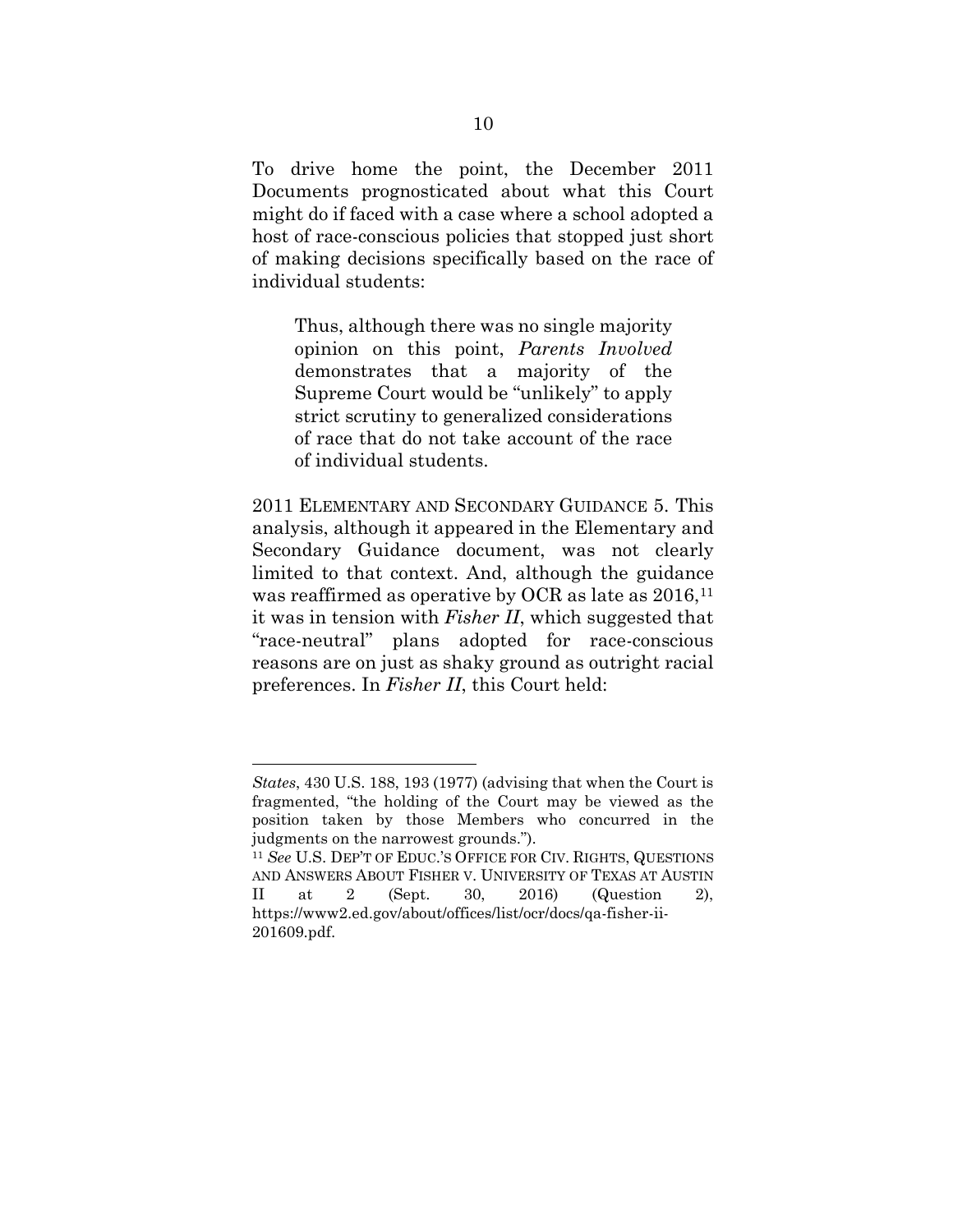As an initial matter, petitioner overlooks the fact that the Top Ten Percent Plan, *though facially neutral, cannot be understood apart from its basic purpose, which is to boost minority enrollment*. Percentage plans are "adopted with racially segregated neighborhoods and schools front and center stage." *Fisher I,* [570 U.S., 133 S.](https://1.next.westlaw.com/Link/Document/FullText?findType=Y&serNum=2030847314&pubNum=0000708&originatingDoc=I7816efc3394e11e6a795ac035416da91&refType=RP&fi=co_pp_sp_708_2433&originationContext=document&transitionType=DocumentItem&contextData=(sc.Default)#co_pp_sp_708_2433) [Ct., at 2433](https://1.next.westlaw.com/Link/Document/FullText?findType=Y&serNum=2030847314&pubNum=0000708&originatingDoc=I7816efc3394e11e6a795ac035416da91&refType=RP&fi=co_pp_sp_708_2433&originationContext=document&transitionType=DocumentItem&contextData=(sc.Default)#co_pp_sp_708_2433) (Ginsburg, J., dissenting). "It is race consciousness, not blindness to race, that drives such plans." [*Id*.] Consequently, *petitioner cannot assert simply that increasing the University's reliance on a percentage plan would make its admissions policy more race neutral.*

*Fisher v. University of Texas at Austin* ("*Fisher II*"), 136 S. Ct. 2198, 2213 (2016) (emphasis added); *see also Students for Fair Admissions, Inc. v. President and Fellow of Harvard College*, 397 F. Supp. 3d 126, 200–01 (D. Mass. 2019) ("[P]etitioner cannot assert simply that increasing the University's reliance on a percentage plan would make its admissions policy more race neutral. Here, just as in *[Fisher II](https://1.next.westlaw.com/Link/Document/FullText?findType=Y&serNum=2039223800&pubNum=0000708&originatingDoc=I69b5a500e4bb11e98edaa29474e5f579&refType=RP&originationContext=document&transitionType=DocumentItem&contextData=(sc.Search))*, the Court is not persuaded that such a plan would actually be more race neutral.") (internal quotation marks omitted).

Moreover, in the December 2011 Documents, the Department cited Justice Kennedy's concurrence in *Parents Involved* for the proposition that schools are entitled to consider the racial impact of their decisions on diversity and racial isolation, but only so long as those considerations are not in furtherance of an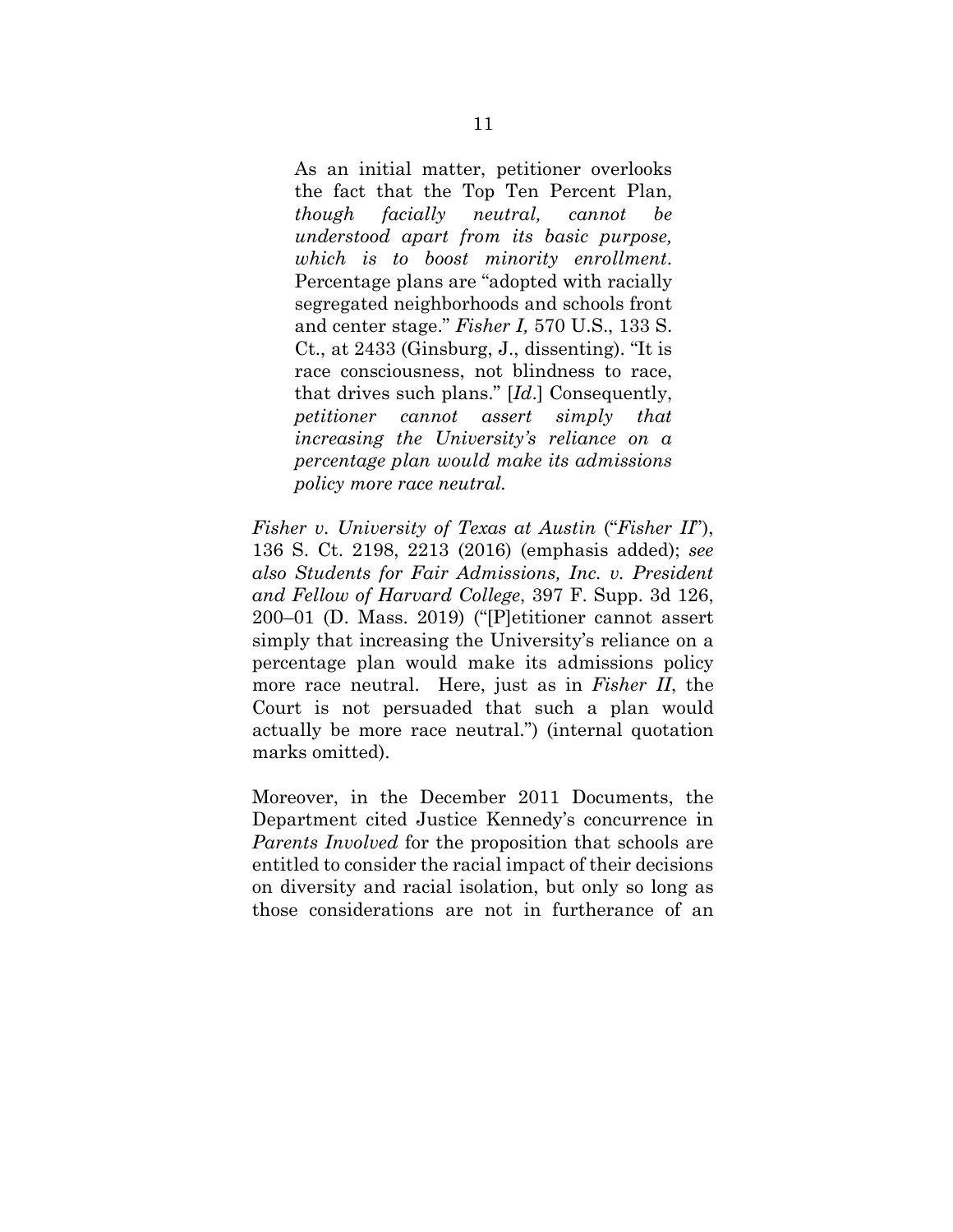invidious purpose. *See* DECEMBER 2011 POSTSECONDARY GUIDANCE 5, n.11 ("[L]eeway to devise race-conscious measures to achieve diversity or avoid racial isolation extends only to circumstances where entities pursue the goal of bringing together students of diverse backgrounds and races.") (internal quotation marks omitted); DECEMBER 2011 ELEMENTARY AND SECONDARY GUIDANCE 5, n.11 (same).

Thus, during the Obama Administration, OCR relied on Justice Kennedy's concurrence for the proposition that some "good" race consciousness was permitted, and not subject to strict scrutiny. This position, however, is in deep tension with other longstanding precedents. *See Adarand Constructors v. Pena*, 515 U.S. 200, 226 (1995) ("[D]espite the surface appeal of holding 'benign' racial classifications to a lower standard, it may not always be clear that a so-called preference is in fact benign. More than good motives should be required when government seeks to allocate its resources by way of an explicit racial classification system.") (internal quotation marks and citations omitted); *see also Fisher v. University of Texas at Austin* ("*Fisher I*"), 570 U.S. 297, 328 (2013) (Thomas, J., concurring) ("The worst forms of racial discrimination in this Nation have always been accompanied by straight-faced representations that discrimination helped minorities."); *Bakke*, 438 U.S. at 307 (1978) (opinion of Powell, J.) ("Preferring members of any one group for no reason other than race or ethnic origin is discrimination for its own sake. This the Constitution forbids.").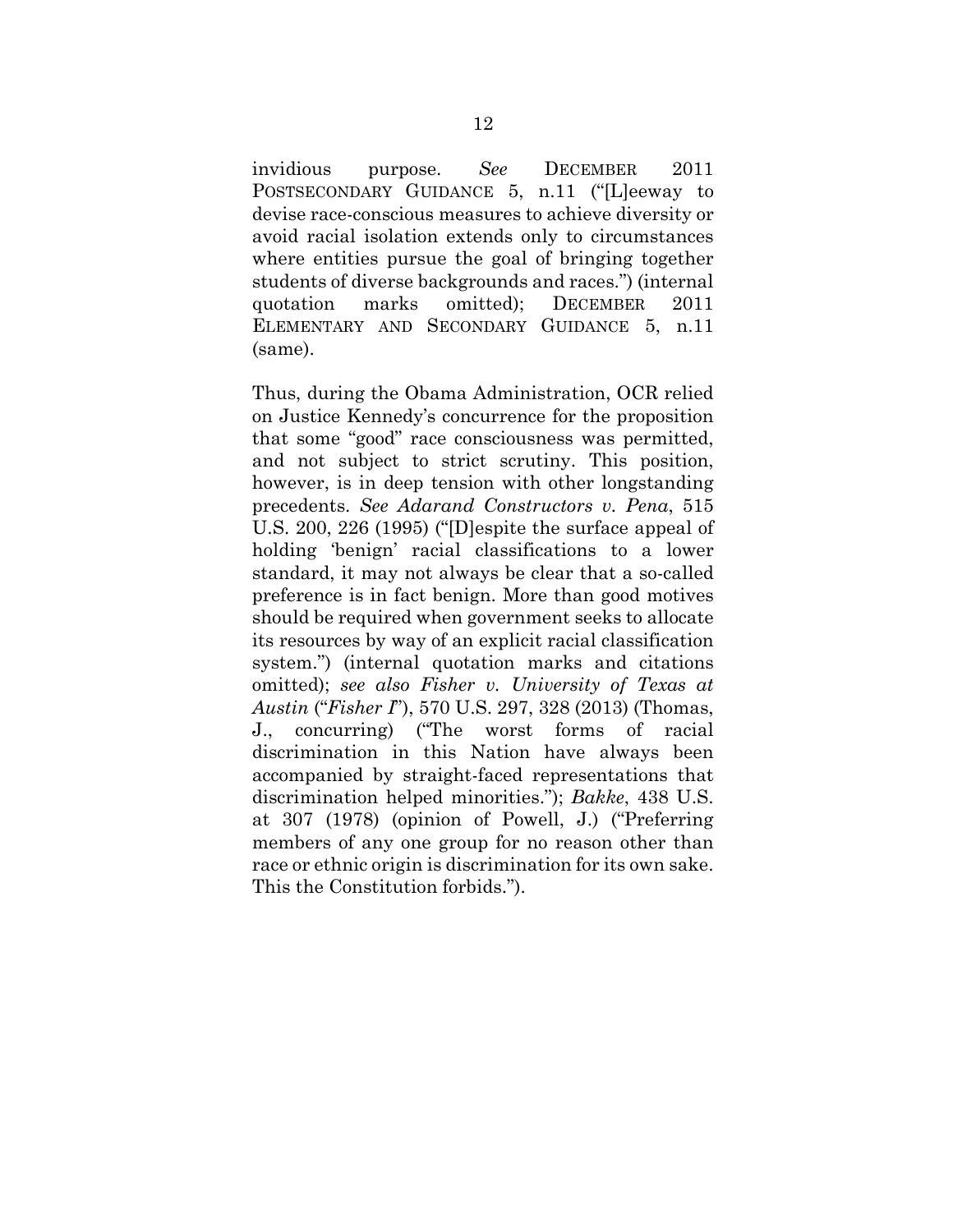In addition to the December 2011 Documents, the Department of Education and Department of Justice later issued joint guidance after *Fisher I*. U.S. DEP'T OF EDUC.'S OFFICE FOR CIV. RIGHTS AND U.S. DEP'T OF JUST.'S OFFICE FOR CIV. RIGHTS, QUESTIONS AND ANSWERS ABOUT *FISHER V. UNIVERSITY OF TEXAS AT*  AUSTIN (Sept. 27, 2013).<sup>12</sup> This document reiterated in full the Departments' earlier guidance, *id.* at 3, but also characterized this Court's decision in *Fisher I* as an extremely narrow holding, which applied essentially only to admissions policies. The Departments suggested ways that schools could generate "racial diversity" by sidestepping this Court's precedents. *Id.* at 2. Specifically, the Departments stated: "The Court's opinion does not address a college or university's ability to promote diversity through other efforts that do not consider an individual's race in admissions, such as engaging in targeted outreach and recruitment or partnering with high schools through pipelines programs to promote student body diversity." *Id.* at 2 (Answer 2).

Catherine Lhamon, who was in October 2021 once again confirmed as Assistant Secretary for the Office for Civil Rights under President Biden, echoed this prior position—of tallying the votes of Justice Kennedy and the dissenters in *Parents Involved*—in her Questions for the Record, addressed to the U.S. Senate:

[Question] 25. Has the U.S. Supreme Court ever ruled that K-12 schools have a

<span id="page-21-0"></span><sup>12</sup> https://www2.ed.gov/about/offices/list/ocr/docs/qa-fisher-ii-201609.pdf.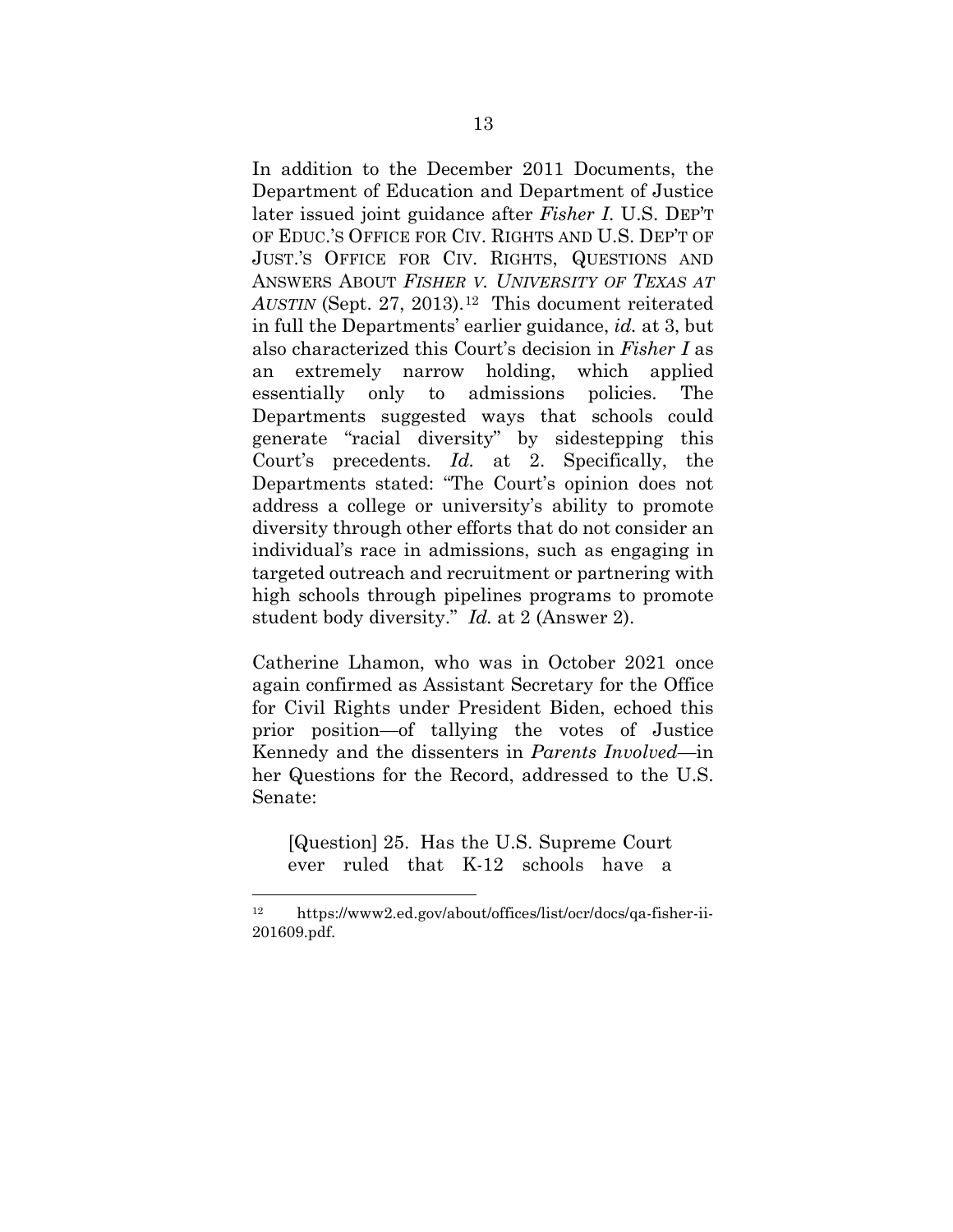compelling state interest in a student body diversity?

[Answer] In *Parents Involved in Cmty. Sch. v. Seattle Sch. Dist. No. 1*, 551 U.S. 701 (2007), a majority of the justices on the Supreme Court recognized the compelling interests that K-12 schools have in obtaining the benefits that flow from achieving a diverse student body and avoiding racial isolation. *Justice Kennedy, in concurrence, explained that he was in agreement with Justice Breyer's dissenting opinion*, which was joined by Justices Stevens, Souter, and Ginsburg, in recognizing these compelling interests.

[Question] 26. Has the U.S. Supreme Court ever recognized "reducing racial isolation" as a compelling state interest that justifies racial preferences at the K-12 level?

[Answer] Please see the previous answer.

*See* U.S. Senate Health Committee Questions for the Record for Catherine Lhamon, Nominee to be Assistant Secretary for Civil Rights, Department of Education (July 14, 2021), at 14-15 (emphasis added).[13](#page-22-0)

<span id="page-22-0"></span><sup>13</sup> https://mslegal.org/wp-content/uploads/2021/08/Republican-HELP-Committee-QFRs-for-OCR-Nominee-Catherine-Lhamon-7.19.21.pdf.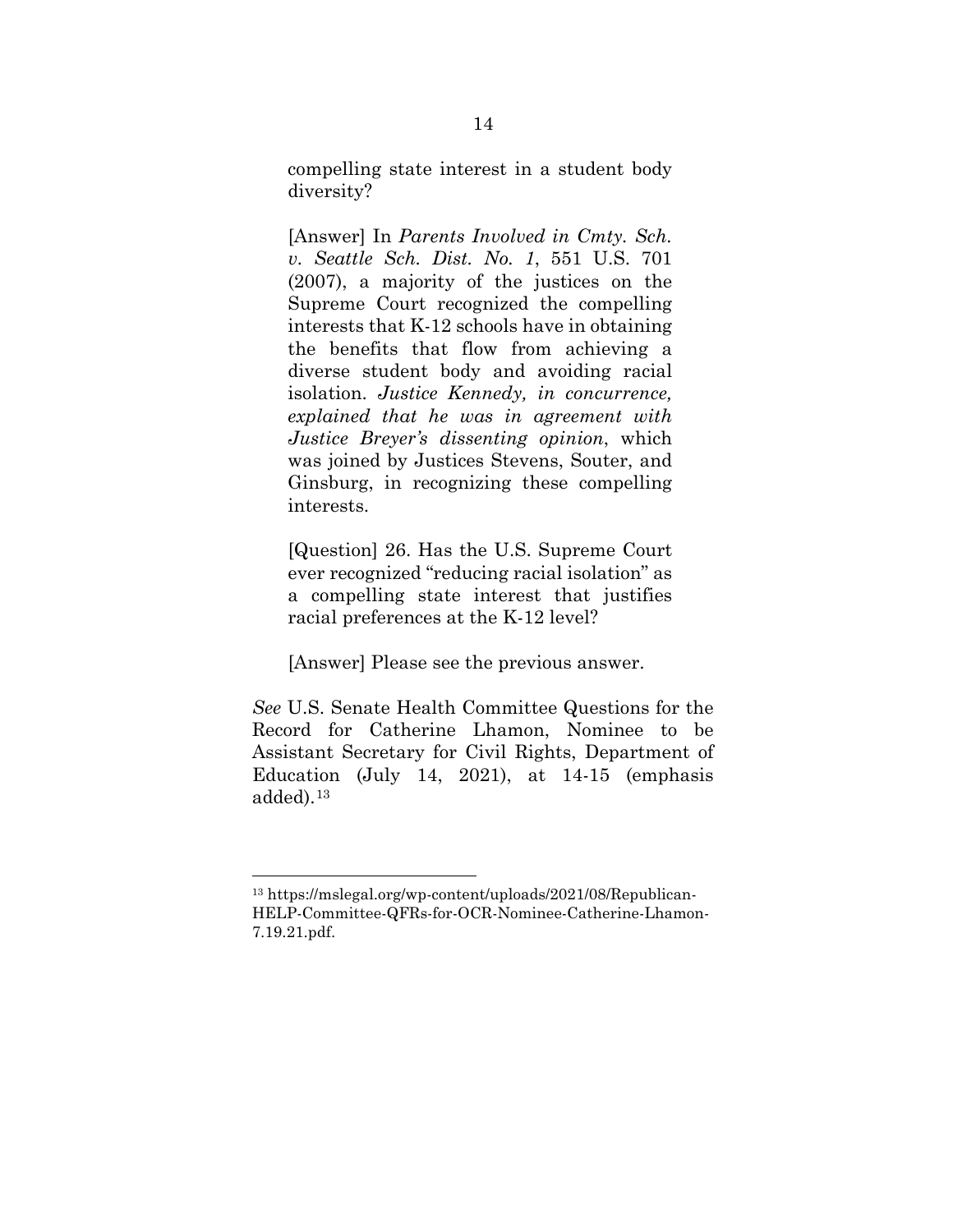Indeed, even before Ms. Lhamon's confirmation in October 2021, OCR had announced that much of the guidance that *Amici* were instrumental in rescinding was actually back "under review" as of July 30, 2021. While the documents referred to above have yet to be fully reinstated, the obvious message to schools and students is that they may yet be, so be ready. *See* Under Review Portal, Department of Education Office for Civil Rights.[14](#page-23-0) This sort of ambiguity on the issue of the use of race in schools can only be addressed by this Court.

# **II. Between 2017 and 2021, OCR Withdrew Prior Guidance and Published New Material.**

After reviewing and thoroughly considering the guidance documents published between 2011 and 2016 on the topic of race-conscious policies, the Department of Justice and the Department of Education opted to withdraw them all. On July 3, 2018, the Departments wrote in a Dear Colleague Letter: "The Departments have reviewed the documents and have concluded that they advocate policy preferences and positions beyond the requirements of the Constitution, Title IV, and Title VI."[15](#page-23-1)

<sup>14</sup>

<span id="page-23-1"></span><span id="page-23-0"></span>https://www2.ed.gov/about/offices/list/ocr/frontpage/faq/rr/policy guidance/underreview.html (last visited December 8, 2021). <sup>15</sup> U.S. DEP'T OF EDUC.'S OFFICE FOR CIV. RIGHTS AND U.S. DEP'T OF JUST.'S OFFICE FOR CIV. RIGHTS, UPDATES TO DEPARTMENT OF EDUCATION AND DEPARTMENT OF JUSTICE GUIDANCE ON TITLE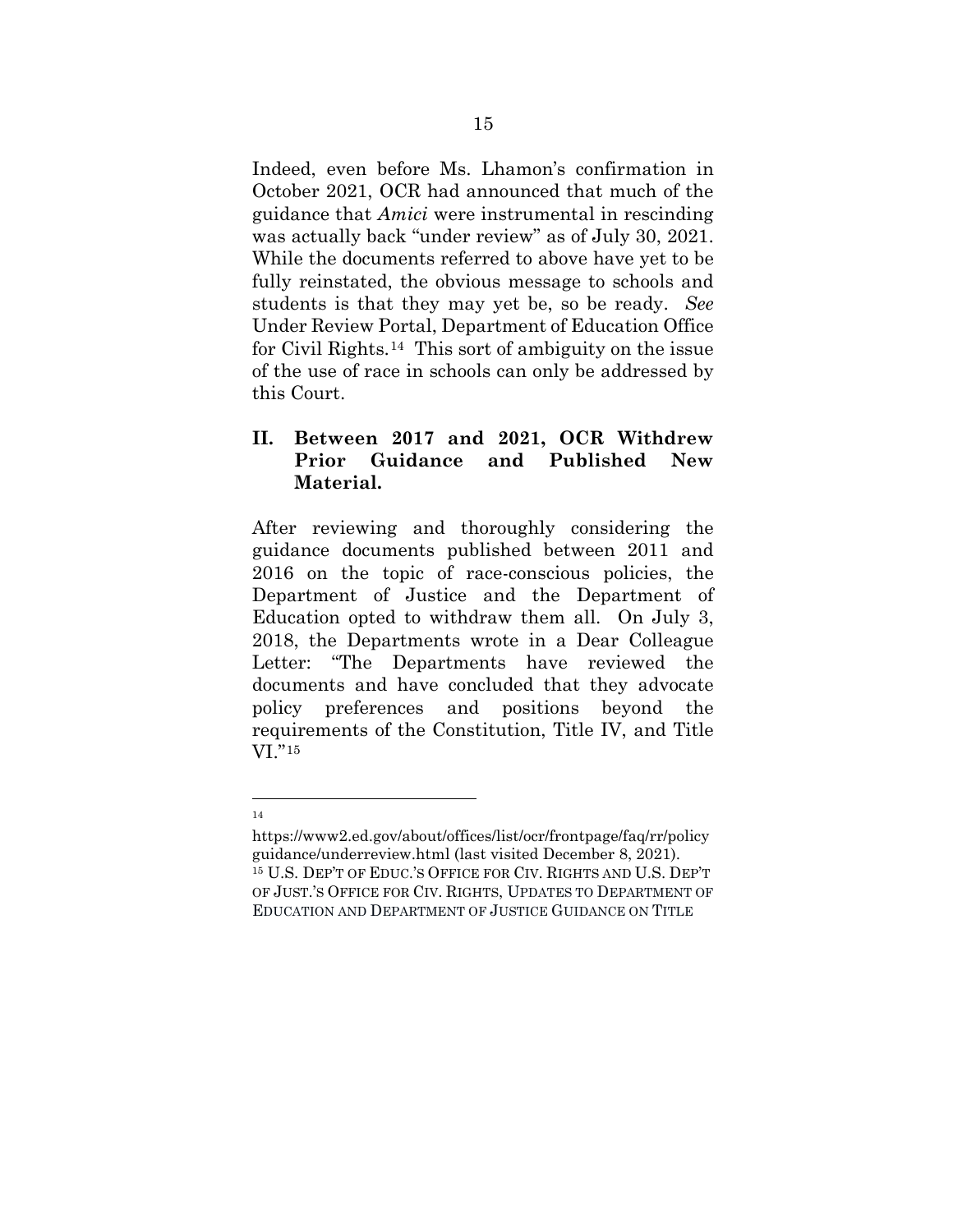Schools continued to struggle, however, with issues of race during *Amici*'s tenure. In 2020, for instance, schools were confronted with the COVD-19 pandemic, which caused many institutions to cease in-person instruction. As schools began reopening their physical spaces, OCR received reports that schools would re-open specifically by allowing students of certain racial demographics to return first. OCR was forced to respond to these troubling reports as part of its public-facing policy guidance. U.S. DEP'T OF EDUC.'S OFFICE FOR CIV. RIGHTS, QUESTIONS AND ANSWERS FOR K-12 PUBLIC SCHOOLS IN THE CURRENT COVID-19 ENVIRONMENT (Sept. 28, 2020).[16](#page-24-0) In one document, OCR answered the following question:

Question 1:

As school districts phase in the use of physical facilities and in-person instruction as a part of their reopening plans, may they prioritize students' return to in-person instruction based on their race, color, or national origin?

Answer:

No. A reopening plan—or any school policy—that prioritizes, otherwise gives preference to, or limits programs, supports

VI (July 3, 2018),

https://www2.ed.gov/about/offices/list/ocr/letters/colleague-titlevi-201807.pdf.<br>
<sup>16</sup> https://www2.ed.gov/about/offices/list/ocr/docs/qa-covid-

<span id="page-24-0"></span><sup>20200928.</sup>pdf.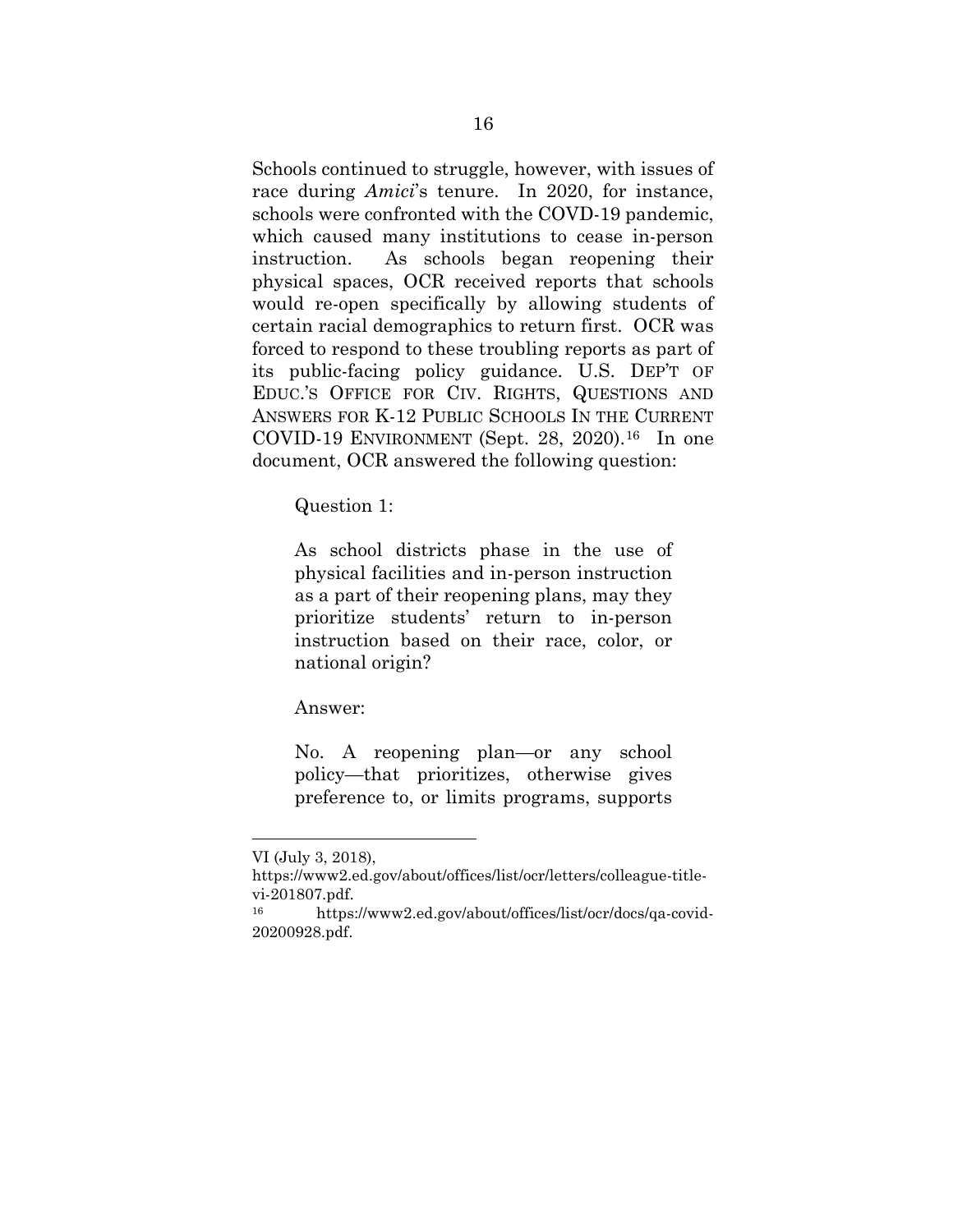or services to students based on their race, color, or national origin—regardless of how that plan is formulated—would likely violate Title VI of the Civil Rights of 1964.

*Id.* at 1 (*citing Gratz*, 539 U.S. at 275). Apart from formal policy guidance, OCR's other public-facing documents describe some of the cases that it handled during the period between 2017 and 2021. For instance, in a webinar released on January 19, 2021, OCR described the following cases:

The first complaint involved two Kentucky Department of Education scholarship programs. These programs were administered in a way that restricted the awards to members of certain racial groups. OCR found that the rationale offered which was increasing the number of minority teachers, the need for minority role models, and remedying past segregation were insufficient to satisfy the compelling interest prong under Title VI, because the diversity sought was not broader than mere racial diversity. The school's rationale, therefore, was not a compelling interest that justified the use of race by an educational institution. The Kentucky Department of Education voluntarily agreed to discontinue the program in order to comply with Title VI.

The second complaint also involved the use of race in awarding scholarships.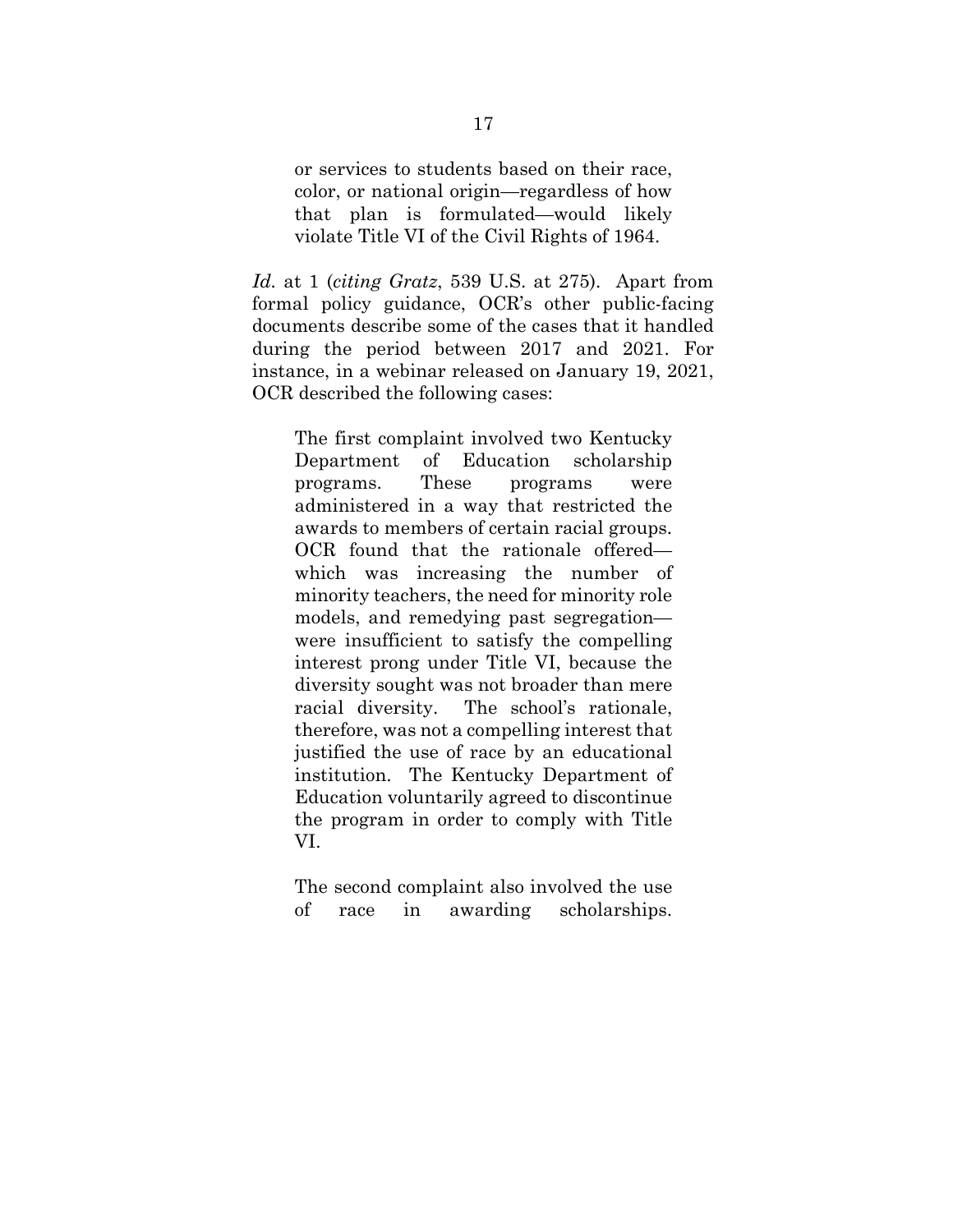Washington University in St. Louis operated a racially exclusive scholarship program, which was open only to African American students. After the complaint was filed with OCR, the University voluntarily agreed to end the program. In the resolution with OCR, the University agreed to develop a plan and a proposed timeline for ensuring that the program and all race-restricted financial aid programs administered by the University, or administered on behalf of the University, would be revised to ensure that students were eligible to compete for such programs without regard to race, color, or national origin.

In the third complaint, OCR found that even though Texas Tech University Health Sciences Center had a compelling interest in a diverse student body, it had failed the "narrowly tailored" requirement of the strict scrutiny test. Although the school had considered race as only one factor in its individual consideration of applicants, it had not documented when and how it used race as a factor, or the necessity for the continued use of such preferences, or whether workable race-neutral alternatives would be as effective in achieving similar levels of diversity.

OCR's investigation into the use of race at Texas Tech University Health Sciences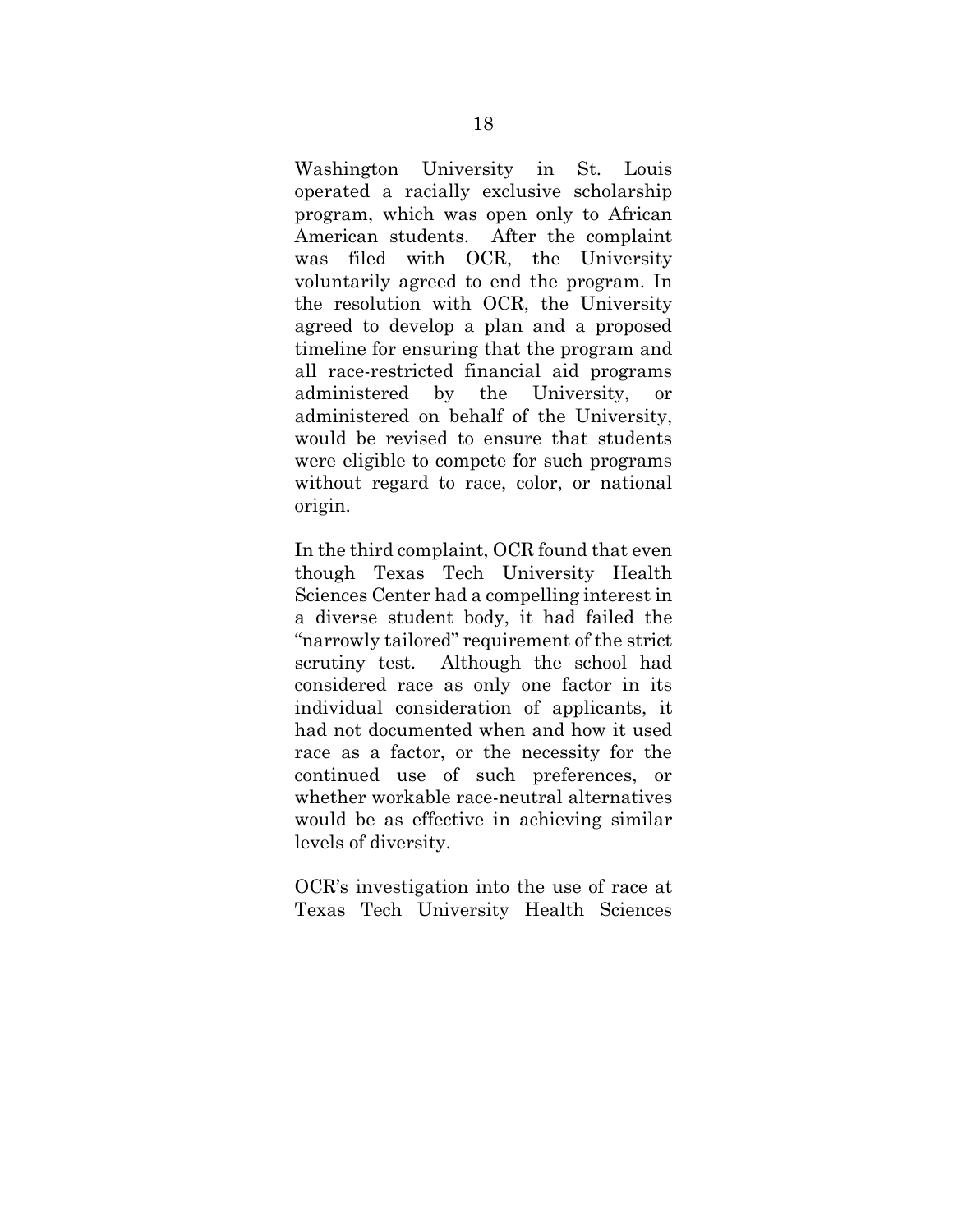Center illustrates the need for a school to narrowly tailor the use of race as a factor, including determining whether the school can reach its interest in diversity through non-racial classifications and documenting its efforts.

U.S. DEP'T OF EDUC., OCR WEBINAR: USE OF RACE IN POSTSECONDARY ADMISSIONS 3–4 (Jan. 19, 2021) (Transcript).[17](#page-27-0) 

The document also addressed race-neutral alternatives, like those at issue in the present matter, and offered plainly accurate statements of black-letter law, such as: "Before using race, there must be serious good faith consideration of workable race-neutral alternatives." *Id.* at 3; *see also id.* ("If a school can use race-neutral alternatives to achieve their sought-after student body diversity, then using race as an explicit factor in admissions or financial aid is impermissible.").

Despite the fact that this material was descriptive in nature, and echoed long-established caselaw on the use of race, Biden Administration appointees in OCR swiftly withdrew it after January 20, 2021. Now, the material is flagged with a warning that it is "ARCHIVED AND NOT FOR RELIANCE," based on the claim that it "expresses policy that is inconsistent in many respects with Executive Order 13985 on Advancing Racial Equity and Support for

<span id="page-27-0"></span><sup>17</sup> https://www2.ed.gov/about/offices/list/ocr/docs/ocr-tviwebinar-urpsa.pdf.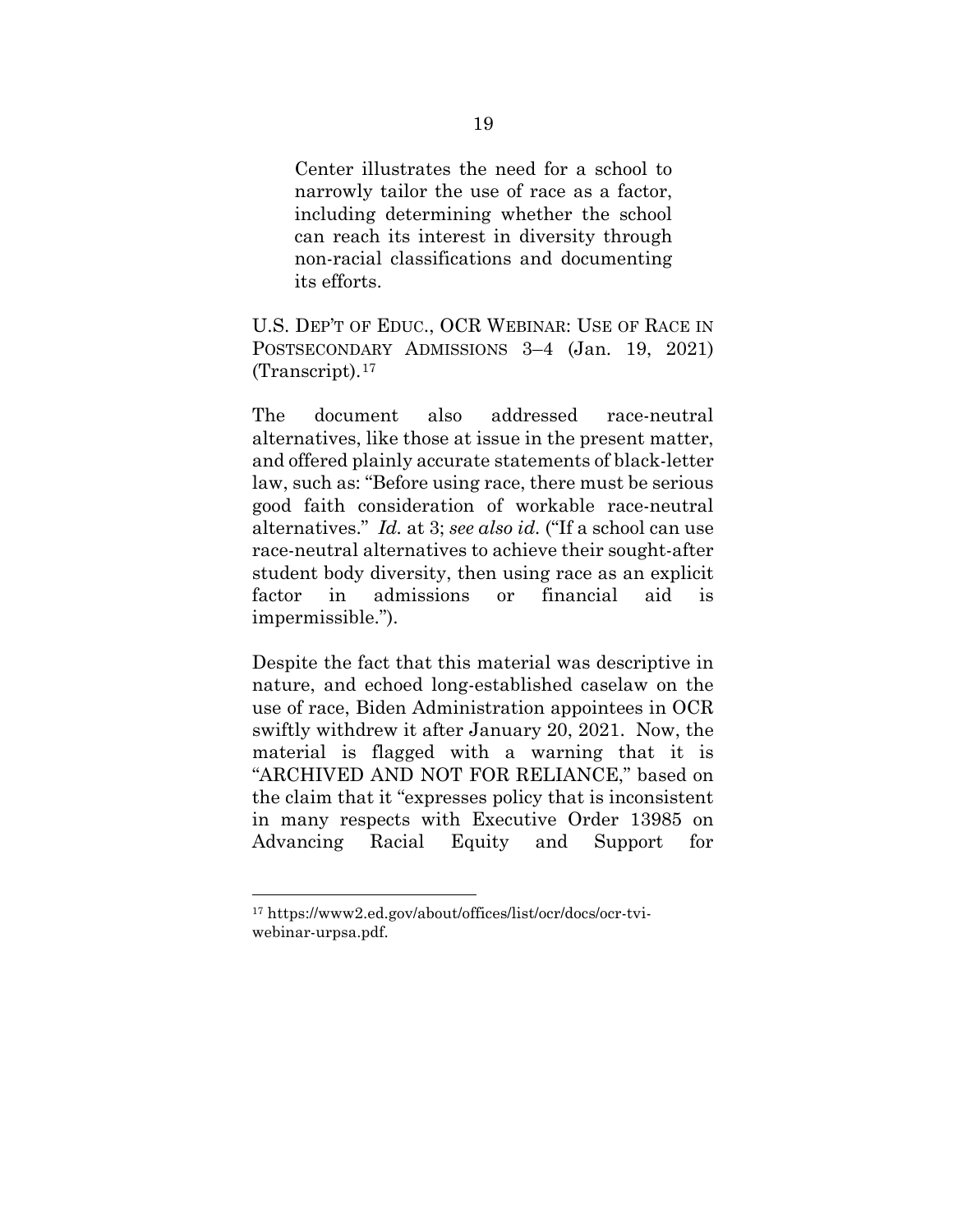Underserved Communities through the Federal Government."[18](#page-28-0) 

So, are broad race restrictions on scholarships permissible? May schools use race as a factor in admissions indefinitely, without considering whether they may reach their goals without resort to race consciousness? Now that this material has been withdrawn, schools are left to wonder entirely whether OCR would make the same case findings now that it would have made before.

The District Court noted that in 2012, OCR found that the University had given good-faith consideration to race-neutral alternatives. Appendix 178. While correct that OCR dismissed the 2006 complaint, OCR's findings also included the statement that the Respondent "has further committed to end or reduce the consideration of race or national origin," if it could still achieve a "sufficient degree" of race-based

<span id="page-28-0"></span>18 EXECUTIVE ORDER 13985, ADVANCING RACIAL EQUITY AND SUPPORT FOR UNDERSERVED COMMUNITIES THROUGH THE FEDERAL GOVERNMENT, 86 Fed. Reg. 7009 (Jan. 25, 2021), https://www.govinfo.gov/content/pkg/FR-2021-01-25/pdf/2021- 01753.pdf. The Webinar Transcript also states that it was been withdrawn because it was issued without "the review required under the Department's Rulemaking and Guidance Procedures," although a webinar describing recent OCR cases is neither policy guidance nor an agency rule. U.S. DEP'T OF EDUC., OCR WEBINAR: USE OF RACE IN POSTSECONDARY ADMISSIONS 3–4 (Jan. 19, 2021) (Transcript), *supra* n.18.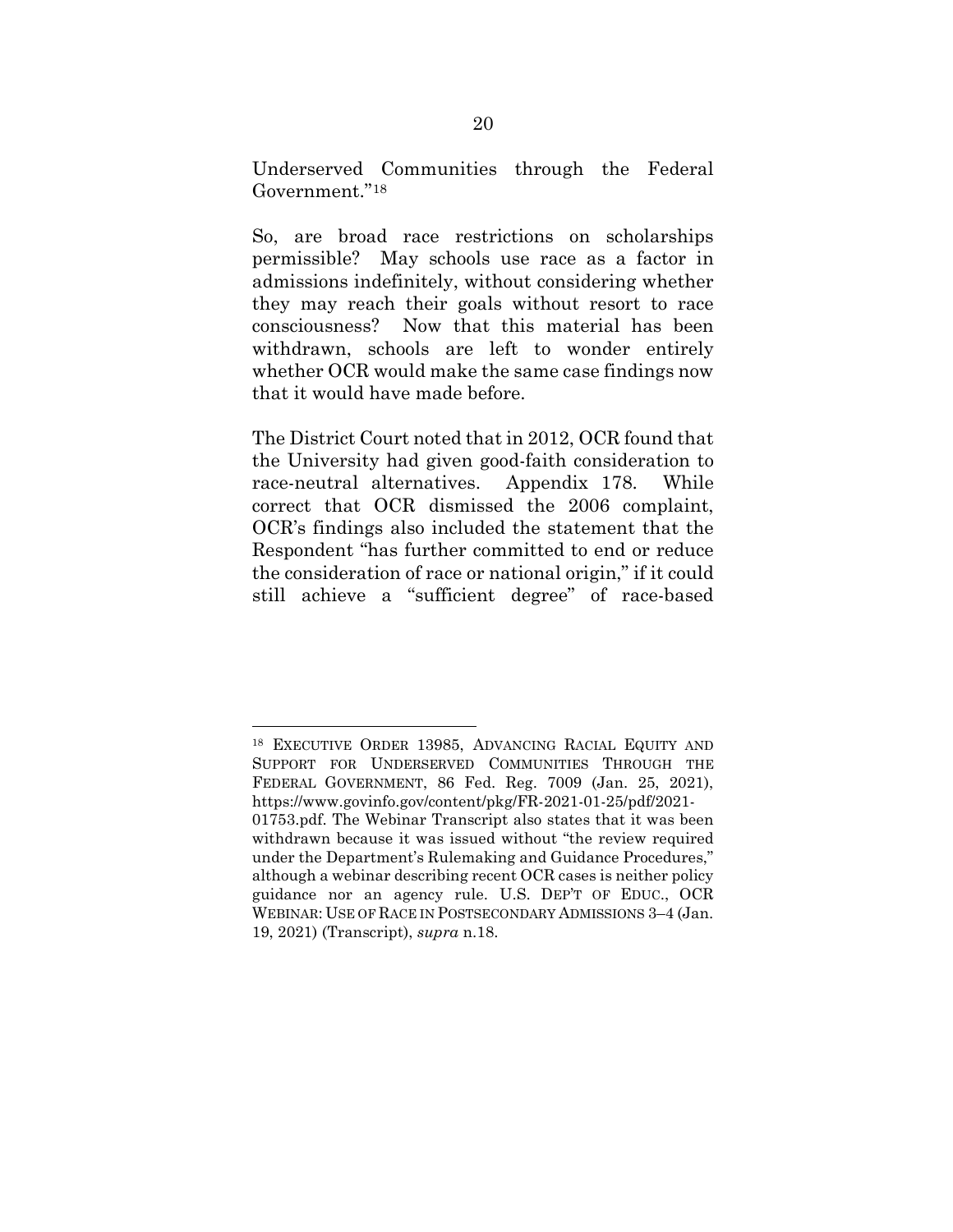diversity.[19](#page-29-0) Yet here we are, in 2021, still debating Respondent's use of race in admissions.

Separately, in another OCR webinar posted on January 19, 2021, OCR offered several statements advising schools of basic legal propositions pursuant to Title VI. OCR noted:

Unfortunately, OCR is aware of recent concerning reports that schools across the country are discriminating on the basis of race in different ways. Sometimes, these reports have involved schools' purported efforts to promote diversity and equity among students, but are nevertheless prohibited because they violate Title VI. OCR offers this video to highlight how these and other examples may create Title VI violations.

U.S. DEP'T OF EDUC., OCR WEBINAR: RACIALLY EXCLUSIVE PRACTICES AND TITLE VI 1 (Jan. 19, 2021) (Transcript).[20](#page-29-1) The Webinar offered several examples of diversity, equity, and inclusion programs that run afoul of Title VI:

<span id="page-29-0"></span><sup>19</sup> COMPLIANCE RESOLUTION, Re: OCR Complaint No. 11-07- 2016, Letter from Alice Wender, Director, U.S. Dep't of Educ. Office for Civil Rights, to Holden Thorp, Chancellor, University of North Carolina (Nov. 27, 2012), https://www2.ed.gov/about/offices/list/ocr/docs/investigations/11 072016-a.html.

<span id="page-29-1"></span><sup>20</sup> https://www2.ed.gov/about/offices/list/ocr/docs/ocr-tviwebinar-reptvi.pdf.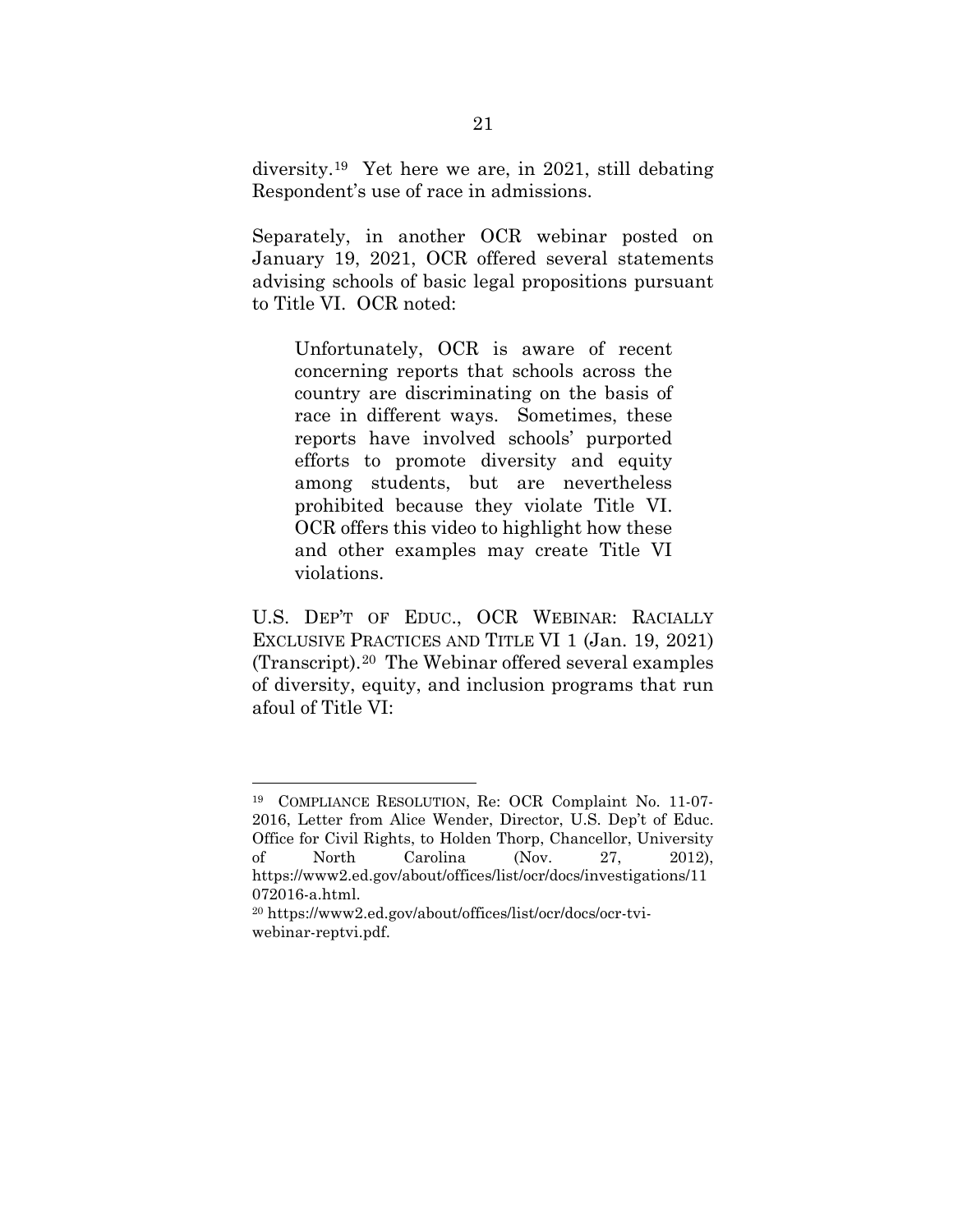For instance, schools may not designate certain housing or dormitories only for students of a specific race, or exclude students of a particular race or races from such housing.

Similarly, schools may not create designated "safe spaces" that admit or exclude individuals on the basis of race.

Also, since the Supreme Court's landmark 1954 decision in *Brown v. Board of Education*, schools have been barred from segregating students according to race in classes, seminars, lectures, trainings, athletics, clubs, orientations, award ceremonies, graduations, or other meetings. This includes, of course, segregation that occurs in a virtual or online format as well.

…

Schools are also not permitted to ask that certain students engage with the class in a specific manner, based on race. Similarly, it is improper to give students of a particular race extra time or resources, such as the use of notes or textbooks, to complete an assignment. Schools also may not grade students differently or apply different grading criteria to students based on race.

*Id.* at 2. Separately, the webinar addressed troubling complaints that schools were using a curriculum that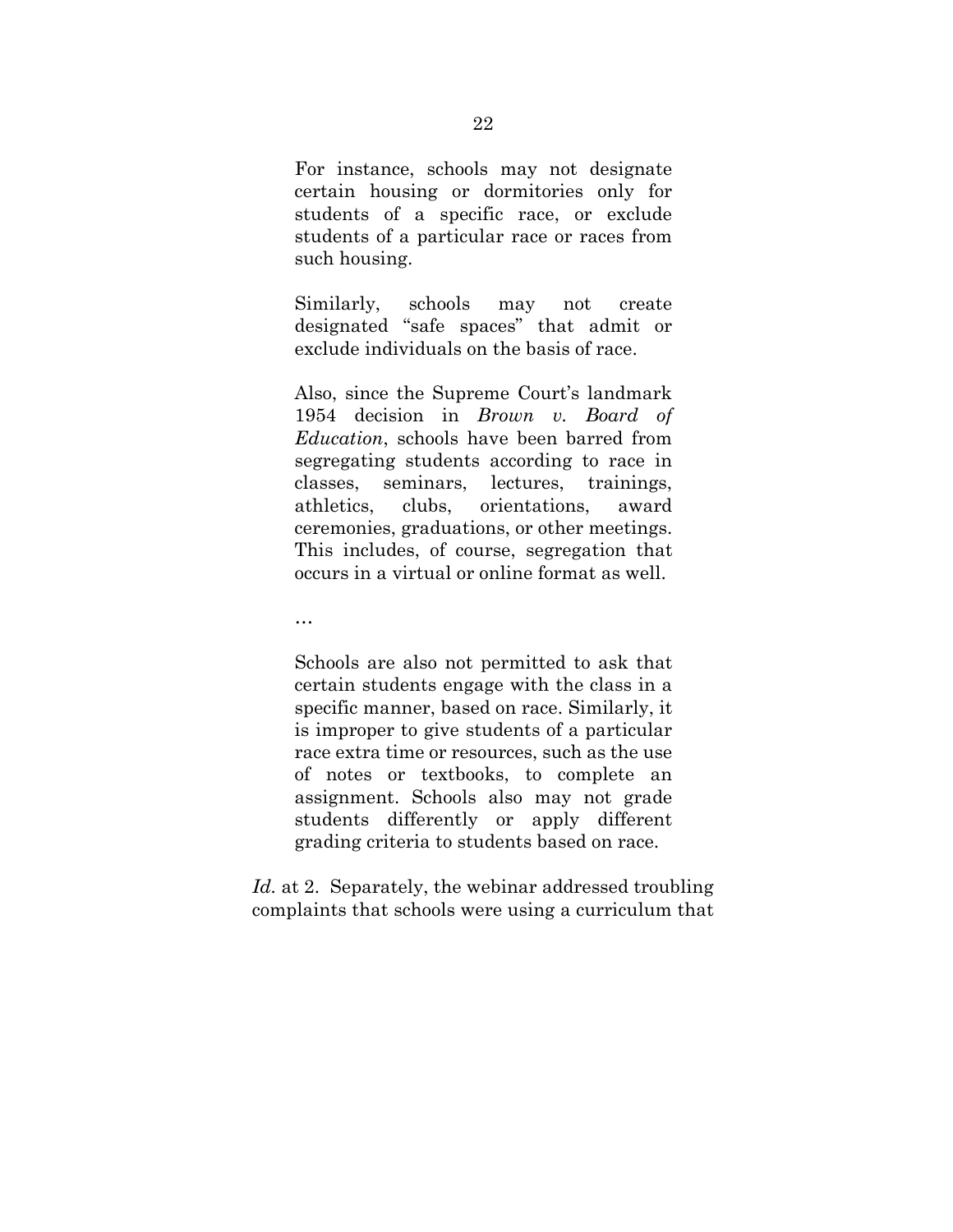separated students by race and described racial demographic groups as having particular characteristics. OCR noted:

One example that might violate Title VI is advocating a position that a particular race is collectively guilty of misconduct, or advocating a position that a particular race or something about that race is negative or evil. Title VI might also be violated if part of a curriculum instructs students that members of a particular race or racial identity pose specific dangers to other individuals, or if it advocates or forces members of certain races to deconstruct or confront their racial identities. For instance, a school may not advocate that students adopt specific beliefs based on their race, such as urging that white students be white without signing on to whiteness. These sorts of exercises would also be impermissible if used in the context of ascribing specific characteristics or qualities to all members of other races.

*Id.* at 2–3. Since January 20, 2021, however, Biden Administration officials in OCR have once again flagged this document with a warning that it is "ARCHIVED AND NOT FOR RELIANCE," based on Executive Order 13985. *See supra*, n.11.

Is prioritizing the return of students to in-person learning based on race legal, under notions of equity and diversity? What about segregating students or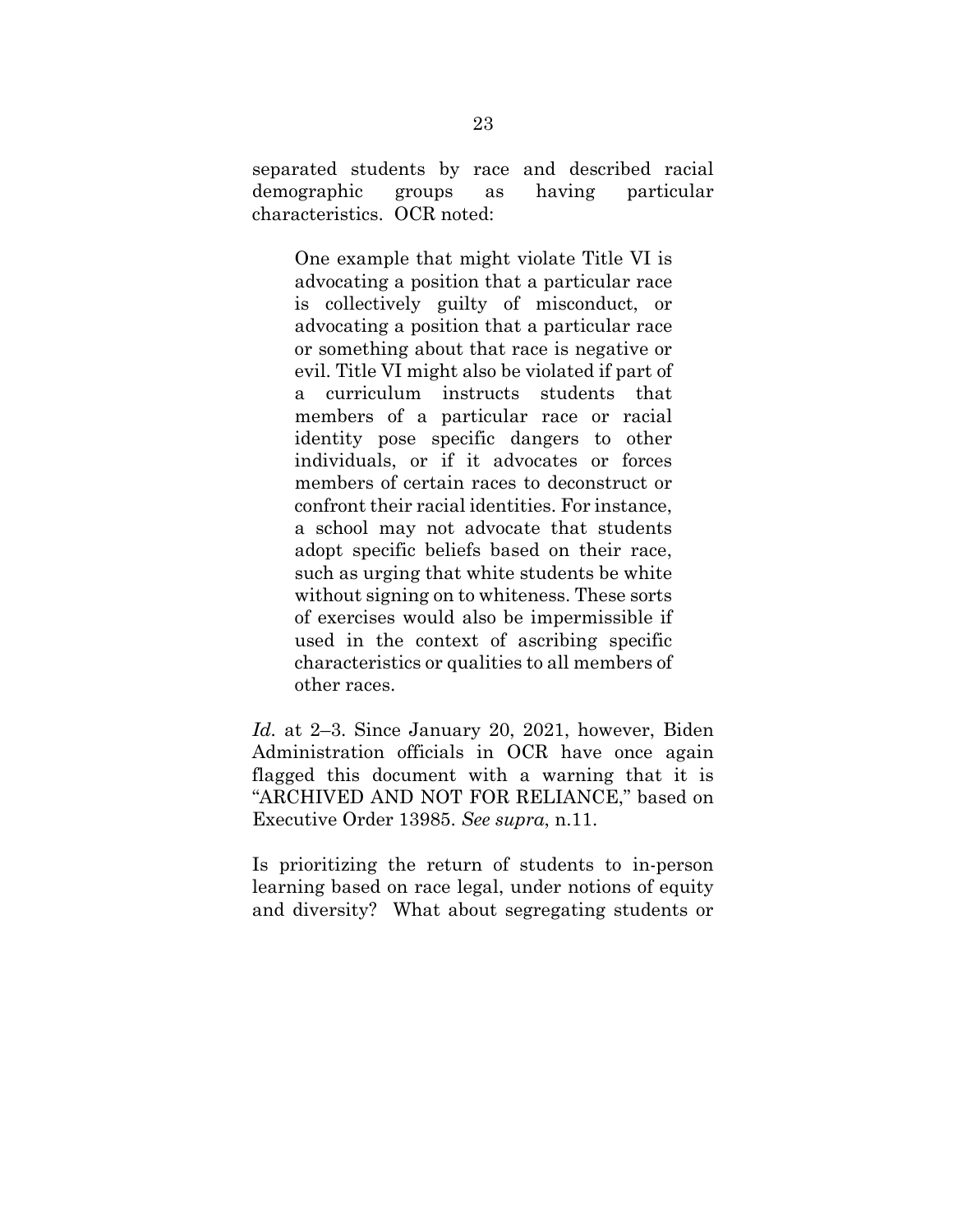staff by race for training purposes? As *Amici* have shown above, it depends on who is reading the Supreme Court's caselaw in this area. The Court's existing case law on racial preferences does not provide sufficient guidelines for schools and students to understand the firm boundaries of the law.

# **III. Since January 20, 2021, the Biden Administration has Suspended Pre-Existing Investigations Opened During**  *Amici***'s Tenure.**

In OCR's 2020 Annual Report to the Secretary, the President, and the Congress, OCR noted the grave threats to non-discrimination that were the subject of complaints regarding colleges and school districts across the country. *See* U.S. DEP'T OF EDUC. OFFICE FOR CIV. RIGHTS, ANNUAL REPORT TO THE SECRETARY, THE PRESIDENT, AND THE CONGRESS 46 (January 2021).[21](#page-32-0)

The 2020 Annual Report noted that unfortunately, schools have justified their actions by reference to diversity or equity in order to allegedly engage in conduct that distinguishes students by race, and compels students to act in specific ways, based on their race. Specifically, the Annual Report states:

OCR is aware of concerning reports recently that schools across the country are discriminating on the basis of race in different ways. Sometimes, these reports

<span id="page-32-0"></span><sup>21</sup> https://www2.ed.gov/about/reports/annual/ocr/report-topresident-and-secretary-of-education-2020.pdf.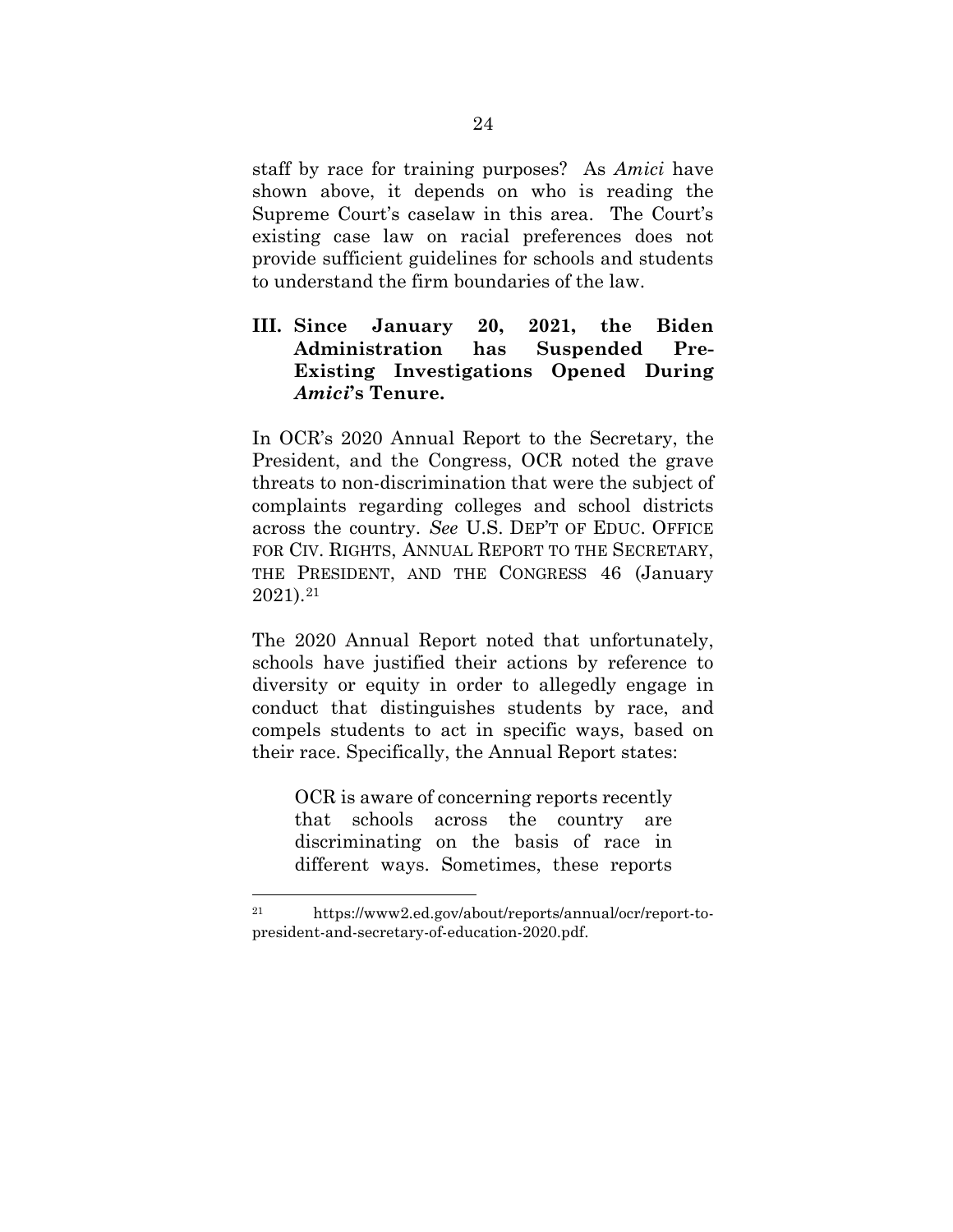have involved schools' purported efforts to promote diversity and equity among students but are nevertheless prohibited because they violate Title VI. OCR has received complaints concerning the use of race-exclusionary policies or practices in schools. OCR has also opened investigations involving such complaints, including two directed investigations involving race exclusionary practices. A few of those investigations are briefly described below.

• A teacher in a Chicago-area school district filed a complaint with OCR alleging that the district implemented a series of racial "equity" policies and programs that discriminated against staff, students, and job applicants; implemented certain policies and programs that discriminate against staff, students, and job applicants, including segregating staff and students into affinity groups based on race; used "Black Lives Matter" materials to advocate to students that white individuals bear collective guilt for racism, police brutality, and other social ills; and failed to discipline some students appropriately by allegedly taking race into consideration in its disciplinary decisions.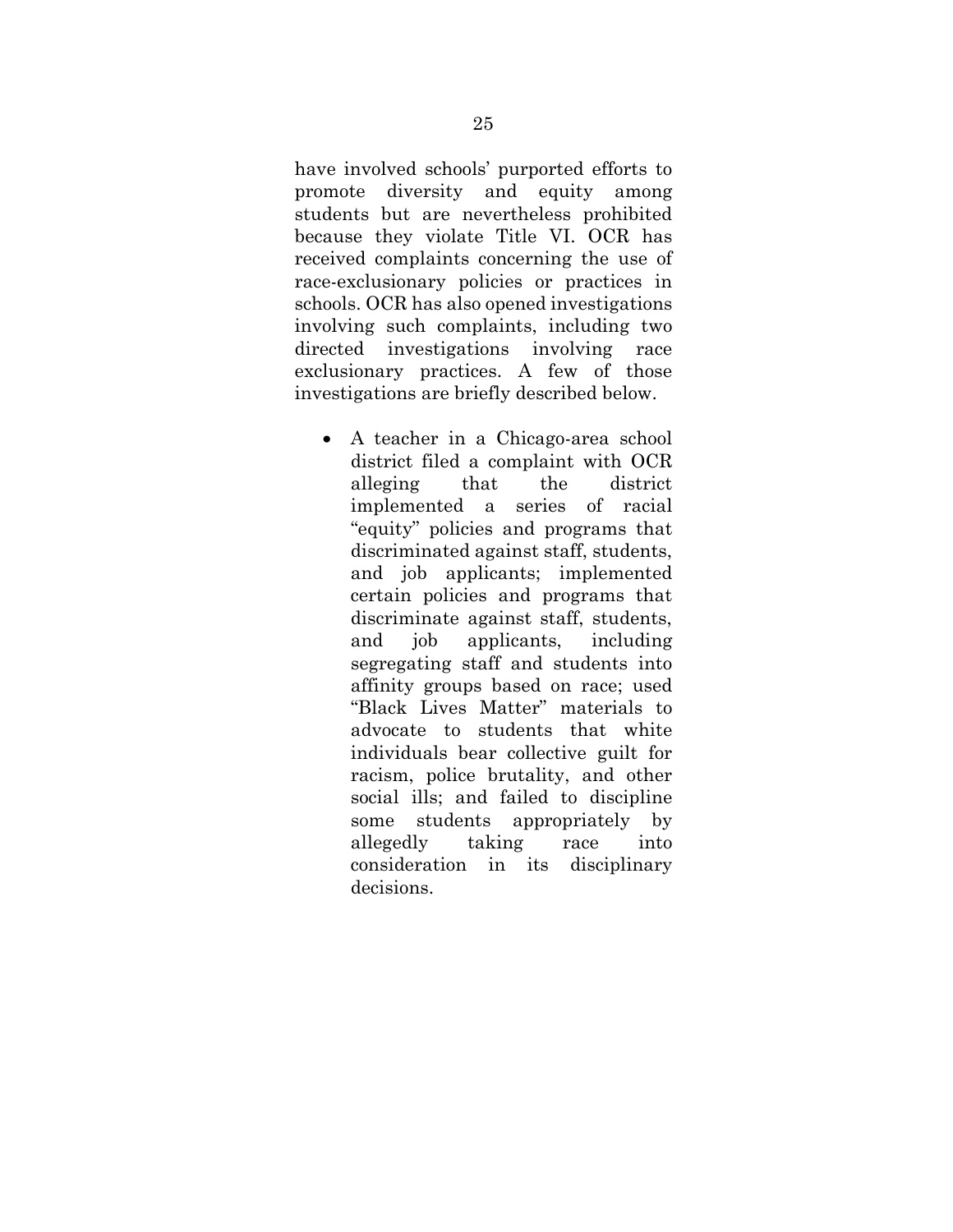- OCR opened a directed investigation based on reports that a university in Kentucky segregated by race its incoming resident assistants for training purposes. As part of what the university called "White Accountability Training," resident advisors who identified as white were allegedly given training on "microaggressions" and "white privilege," while resident assistants who identify as "black, indigenous, [or] people of color," were given separate training.
- OCR opened a directed investigation to examine whether a university in New York is discriminating on the basis of race, color, or national origin by offering and/or providing an exemption from the requirement to obtain vaccinations to students "who identify as Black, Indigenous, or as a Person of Color" based on their race, color, or national origin.

OCR has concerns that using curricular or training materials for students or staff which are based on racial classifications or stereotypes of individuals—solely based on their race—may violate Title VI by requiring school personnel to engage in activities that result in the different treatment of students based on their race, or which constitute racial harassment. Such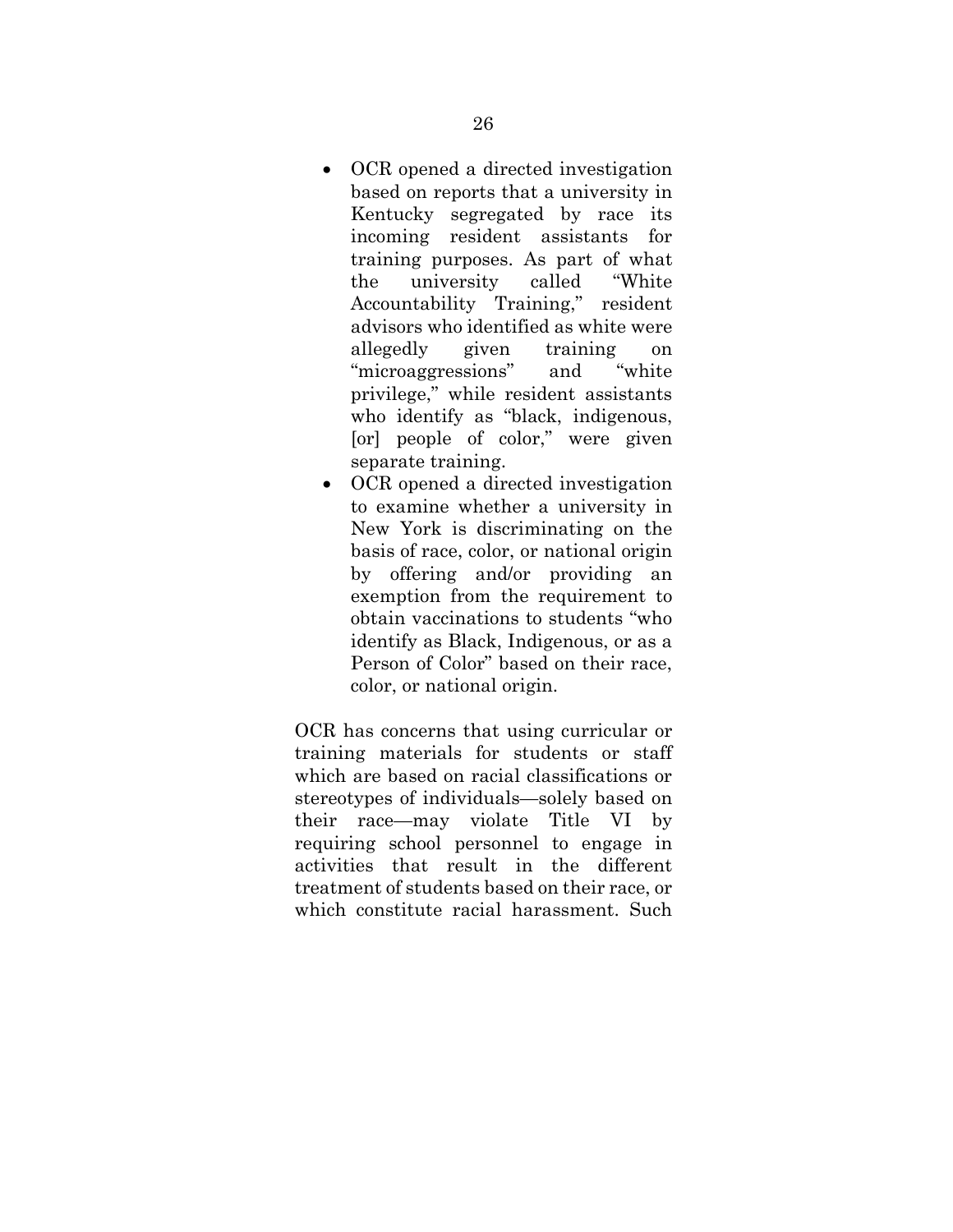policies or pedagogical practices that perpetuate the idea that students may be categorized by race, assigned a set of characteristics, and be considered to possess certain characteristics based on that race, may subject students or staff to discrimination in violation of Title VI.

*Id.* at 46.

A spokesperson for the Department of Education publicly confirmed that, under *Amici*'s tenure, OCR had previously opened an investigation of a complaint against the Evanston/Skokie (IL) school district under Title VI. *See* Carl Campanile, *US Dept. of Education curbs decision on race-based 'affinity groups'*, NEW YORK POST (Mar. 7, 2021) ("The findings—reached during the waning days of former President Trump's time in office in early January— were in response to a complaint about a Chicago-area school district's 'racial equity' training programs and lesson plans.").[22](#page-35-0)  As reported by the New York Post:

The 18-page "letter of finding" … was triggered by a complaint filed by a former NYC arts teacher who now works in the Evanston-Skokie, Illinois. school district.

The DOE findings said the Evanston-Skokie School District violated civil rights law by:

<span id="page-35-0"></span><sup>22</sup> https://nypost.com/2021/03/07/education-dept-curbs-decisionon-race-based-affinity-groups/.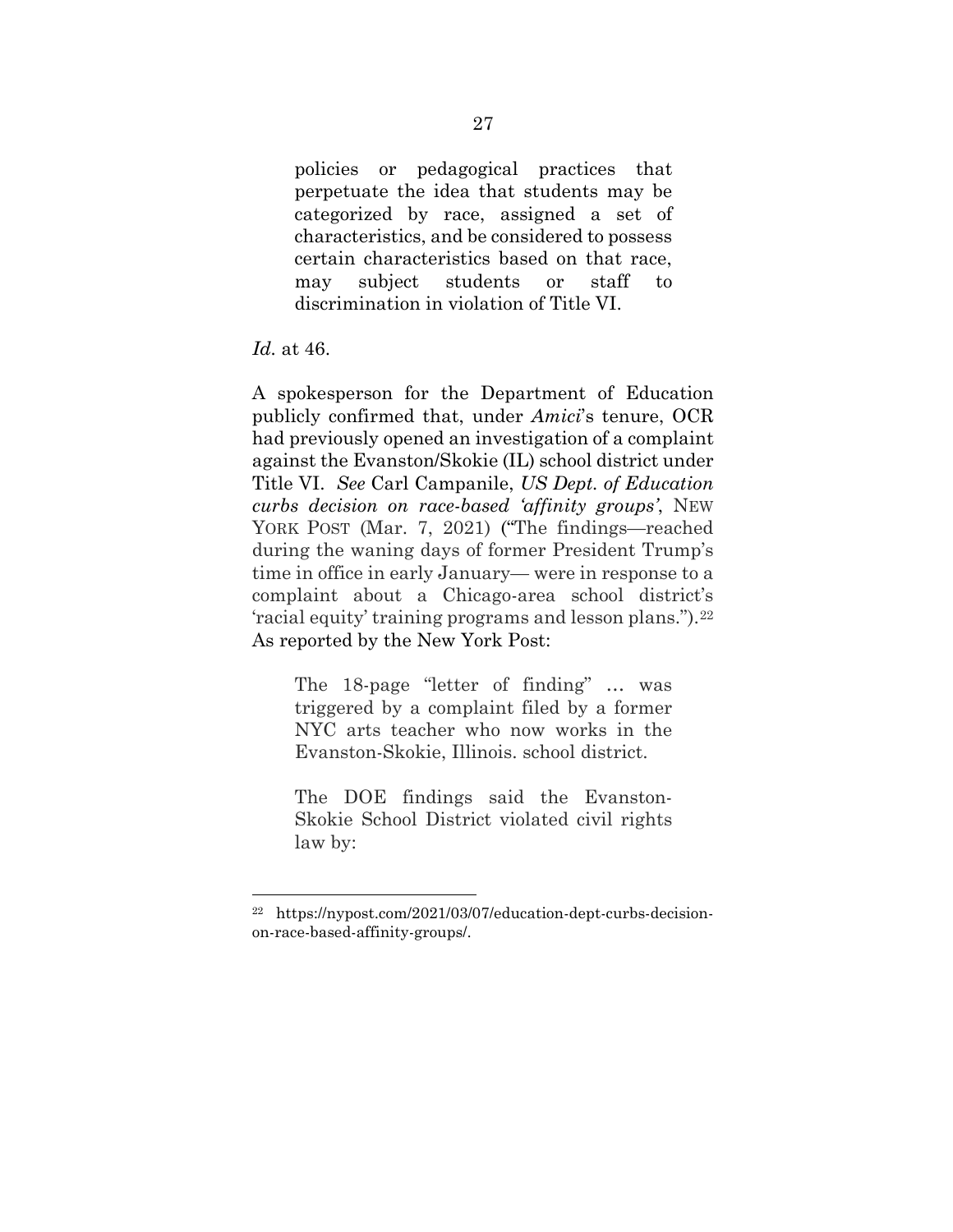Separating administrators in a professional development training program in August, 2019 into two groups based on race — white and non-white.

— Offering various "racially exclusive affinity groups" that separated students, parents and community members by race.

— Implementing a disciplinary policy that included "explicit direction" to staffers to consider a student's race when meting out discipline.

— Carried out a "Colorism Privilege Walk" that separated seventh and eight grade students into different groups based on race.

"If you are white take 2 steps forward. If you're a person of color with dark skin, take 2 steps back. If you're black, take 2 steps back," the privilege walk exercise said.

The goal was for white students to "learn more about white privilege, internalized dominance, microaggressions and how to act as an ally for students of color," the lesson plan said.

…

"These materials would have led students to be treated differently based on their race, depriving them of a class free from racial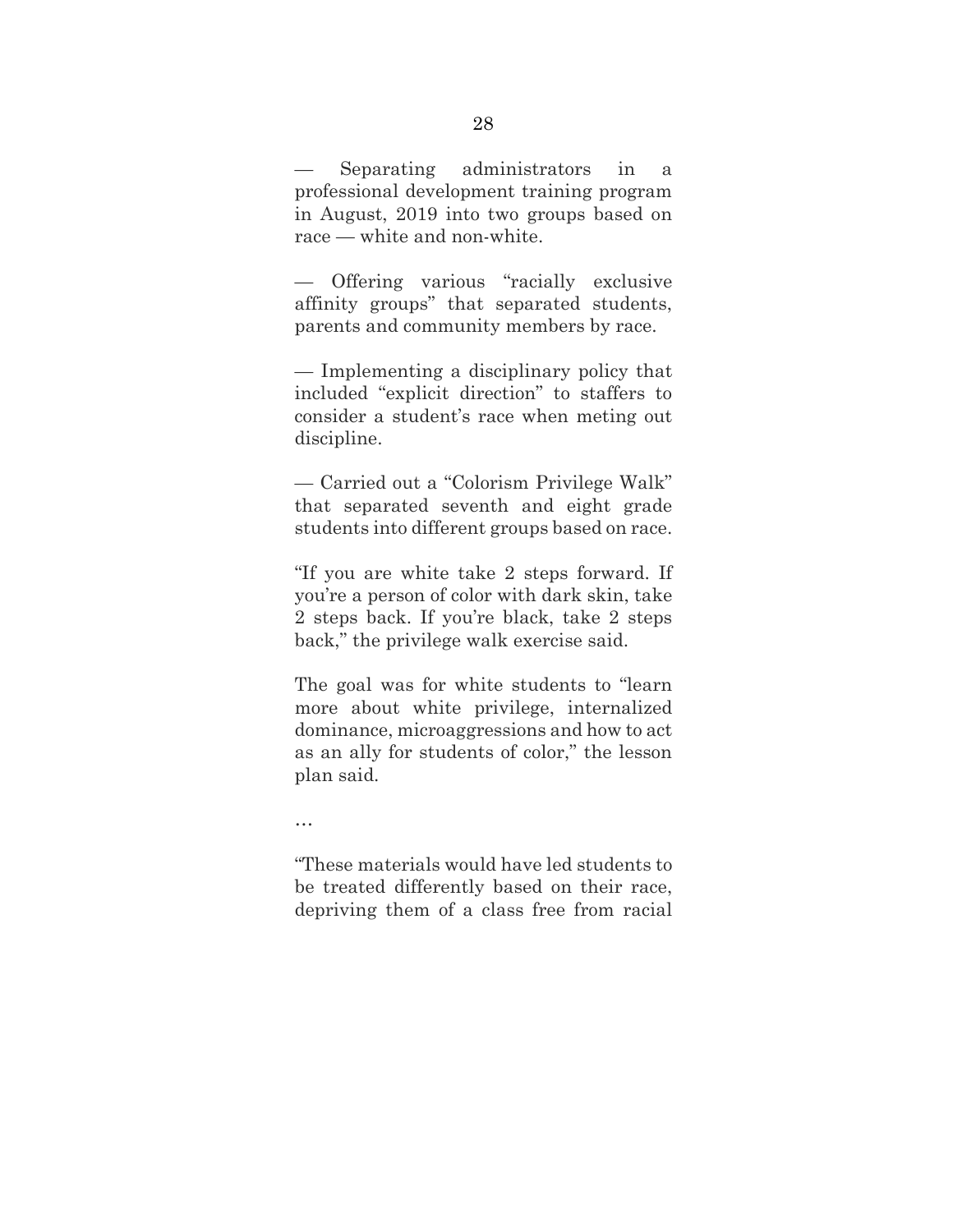recrimination and hostility. Such treatment has no place in federally-funded programs or activities, nor is it protected by the First Amendment."

*Id.* A spokesperson for the Department of Education also confirmed that the investigation into Evanston/Skokie School District has been suspended, "pending its reconsideration of the case in light of the executive orders on racial equity issued by President Biden." *See* Houston Keene, *Biden admin suspends probe into school allegedly segregating students by race; Rep. Owens blasts decision* (Mar. 11, 2021).[23](#page-37-0) In other words, what *Amici* determined to be race discrimination against teachers and students, the Biden Administration instead found to be potentially legal as a form of racial equity.

The fact of the matter is that the Supreme Court's caselaw in the area of race-conscious education policy offers significant ambiguity to students and schools throughout the country, so much so that depending on the presidential administration in power, OCR will offer diametrically opposed policy guidance, publicfacing statements, and even case findings implicating a school's receipt of federal funds.

It is one thing to see shifts in legislative or regulatory changes, depending on who holds office. It is quite another for Executive Branch agencies to interpret the same cases to have wildly different results in the context of race discrimination. Students and schools

<span id="page-37-0"></span><sup>23</sup> https://www.foxnews.com/politics/biden-admin-educationdepartment-racial-segregation-burgess-owens.